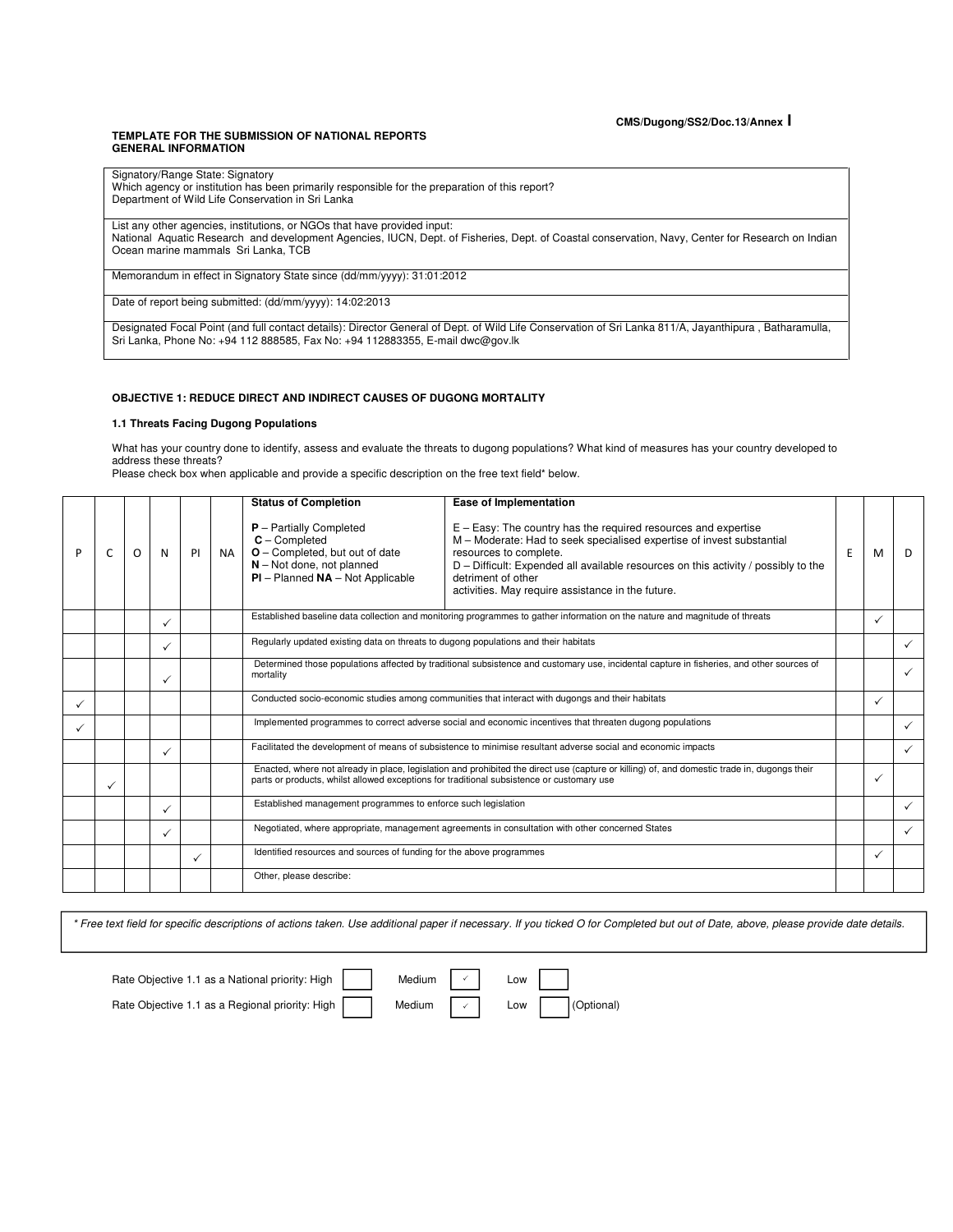# **1.2 Dugong Mortality in Fishing Activities**

What has your country done in order to reduce, to the greatest extent practicable, the incidental capture and mortality of dugong in the course of fishing activities? Please check box when applicable and provide a specific description on the free text field\* below

|              |   |              |    |           | <b>Status of Completion</b>                                                                                                                                  | Ease of Implementation                                                                                                                                                                                                                                                                                                                |   |   |   |
|--------------|---|--------------|----|-----------|--------------------------------------------------------------------------------------------------------------------------------------------------------------|---------------------------------------------------------------------------------------------------------------------------------------------------------------------------------------------------------------------------------------------------------------------------------------------------------------------------------------|---|---|---|
|              | O | N            | PI | <b>NA</b> | $P -$ Partially Completed<br>$C$ – Completed<br><b>O</b> – Completed, but out of date<br>$N - Not$ done, not planned<br>$PI$ – Planned $NA$ – Not Applicable | $E - Easy$ : The country has the required resources and expertise<br>M - Moderate: Had to seek specialised expertise of invest substantial<br>resources to complete.<br>D - Difficult: Expended all available resources on this activity / possibly to the<br>detriment of other<br>activities. May require assistance in the future. | E | M | D |
|              |   |              |    |           | dugong                                                                                                                                                       | Developed and used gear, devices and techniques to minimise incidental capture of dugongs in artisanal and commercial fisheries, such as<br>the use of alternative gears and spatial closures or limit or control the use of gears known to be harmful to dugongs throughout the range of                                             |   |   |   |
|              |   |              |    |           |                                                                                                                                                              | Developed procedures and extension programmes to promote implementation of these measures                                                                                                                                                                                                                                             |   |   |   |
|              |   | $\checkmark$ |    |           | activities                                                                                                                                                   | Exchanged information and, upon request, provide technical assistance to together Signatory and cooperating States to promote these                                                                                                                                                                                                   |   |   |   |
| $\checkmark$ |   |              |    |           | activities                                                                                                                                                   | Liaised and coordinated with fishing industries, fisheries management organisations and community groups to develop and implement these                                                                                                                                                                                               | ✓ |   |   |
|              |   |              |    |           |                                                                                                                                                              | Developed and implemented net retention and recycling schemes to minimise the disposal of fishing gear at sea and on beaches                                                                                                                                                                                                          |   |   |   |
|              |   |              |    |           | Provided and ensured the use of onshore facilities for the disposal of ship-borne waste                                                                      |                                                                                                                                                                                                                                                                                                                                       | ✓ |   |   |
|              |   |              |    |           | Other, please describe:                                                                                                                                      |                                                                                                                                                                                                                                                                                                                                       |   |   |   |

\* Free text field for specific descriptions of actions taken. Use additional paper if necessary. If you ticked O for Completed but out of Date, above, please provide date details.

| Rate Objective 1.2 as a National priority: High | Medium $\vert \cdot \rangle$ | Low   |            |
|-------------------------------------------------|------------------------------|-------|------------|
| Rate Objective 1.2 as a Regional priority: High | Medium                       | Low 1 | (Optional) |

# **1.3 Dugong Mortality due to Human Activities**

What has your country done in order to reduce, to the greatest extent practicable, the incidental mortality of dugongs arising from other anthropogenic activities? Please

check box when applicable and provide a specific description on the free text field\* below.

|  | Ο | N | PI | <b>NA</b> | <b>Status of Completion</b><br>$P -$ Partially Completed<br>$C -$ Completed<br>$O$ – Completed, but out of date<br>$N - Not$ done, not planned<br>$PI$ – Planned $NA$ – Not Applicable                                                                 | Ease of Implementation<br>$E - Easy$ : The country has the required resources and expertise<br>M – Moderate: Had to seek specialised expertise of invest substantial<br>resources to complete.<br>$D$ – Difficult: Expended all available resources on this activity / possibly to the<br>detriment of other<br>activities. May require assistance in the future. | E | м | D. |
|--|---|---|----|-----------|--------------------------------------------------------------------------------------------------------------------------------------------------------------------------------------------------------------------------------------------------------|-------------------------------------------------------------------------------------------------------------------------------------------------------------------------------------------------------------------------------------------------------------------------------------------------------------------------------------------------------------------|---|---|----|
|  |   | ✓ |    |           |                                                                                                                                                                                                                                                        | Established baseline data collection and monitoring programmes to gather information on the nature and magnitude of threats                                                                                                                                                                                                                                       |   |   |    |
|  |   |   |    |           | use                                                                                                                                                                                                                                                    | Reduced, as much as possible, all other human impacts on dugongs and their habitats in areas that sustain subsistence and customary                                                                                                                                                                                                                               |   |   |    |
|  |   |   |    |           | Established appropriate management programmes to ensure that anthropogenic impacts are addressed, taking account of the temporal<br>and spatial<br>variability of dugong reproductive rates and other impacts on the species in a precautionary manner |                                                                                                                                                                                                                                                                                                                                                                   |   |   |    |
|  |   |   |    |           | Other, please describe:                                                                                                                                                                                                                                |                                                                                                                                                                                                                                                                                                                                                                   |   |   |    |

|                                                 |                            | * Free text field for specific descriptions of actions taken. Use additional paper if necessary. If you ticked O for Completed but out of Date, above, please provide date details. |
|-------------------------------------------------|----------------------------|-------------------------------------------------------------------------------------------------------------------------------------------------------------------------------------|
| Rate Objective 1.3 as a National priority: High | Medium                     | l ow                                                                                                                                                                                |
| Rate Objective 1.3 as a Regional priority: High | Medium $\vert \cdot \vert$ | Low<br>(Optional)                                                                                                                                                                   |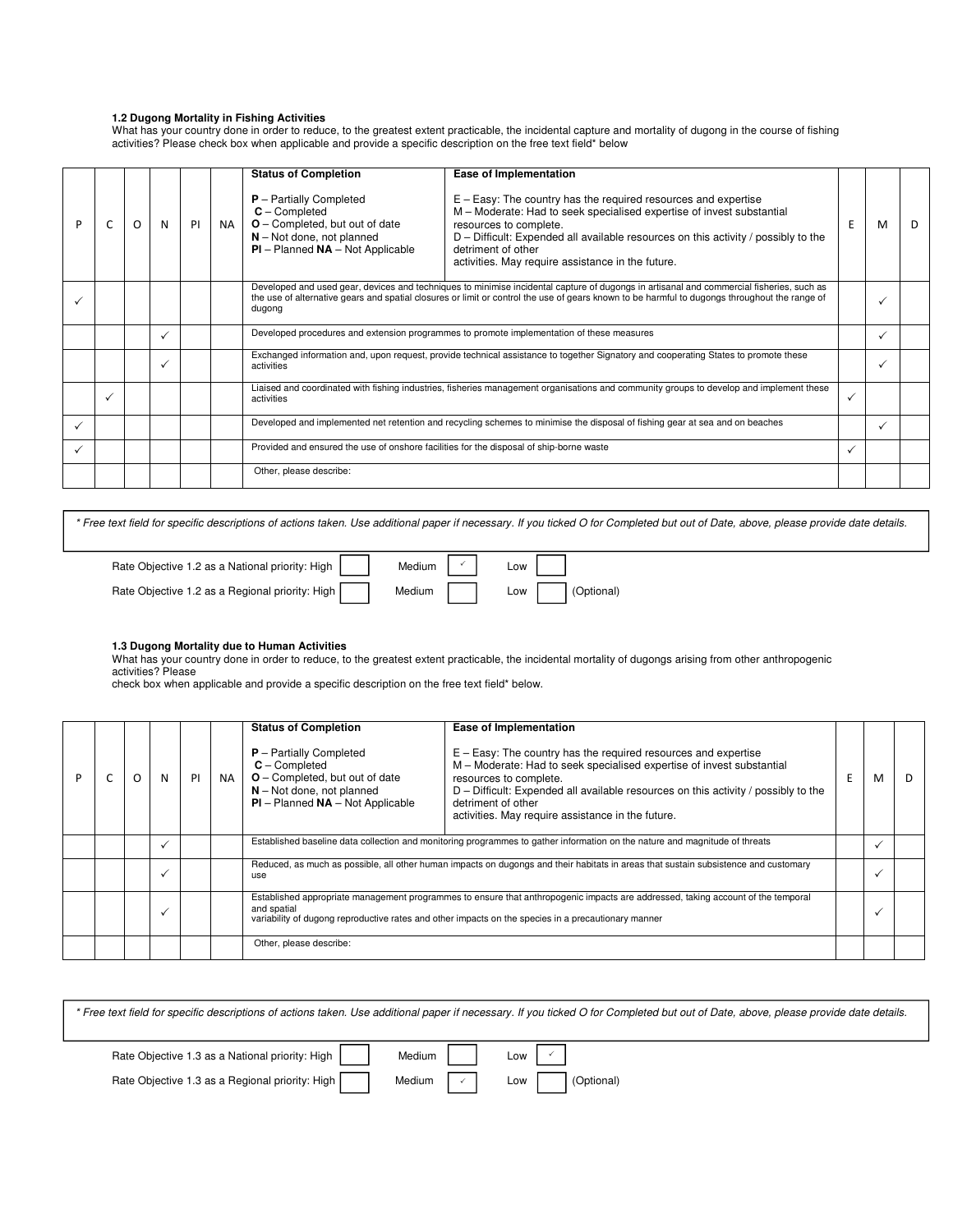#### **1.4 Illegal Take of Dugongs**

What has your country done in order to reduce, to the greatest extent practicable, the illegal take of dugong? Please check box when applicable and provide a specific description on the free text field\* below.

|  | N | PI | NA. | <b>Status of Completion</b><br>$P -$ Partially Completed<br>$C -$ Completed<br>O - Completed, but out of date<br>$N - Not$ done, not planned<br>$PI$ – Planned $NA$ – Not Applicable | Ease of Implementation<br>$E - Easy$ : The country has the required resources and expertise<br>M - Moderate: Had to seek specialised expertise of invest substantial<br>resources to complete.<br>D - Difficult: Expended all available resources on this activity / possibly to the<br>detriment of other<br>activities. May require assistance in the future. | M |  |
|--|---|----|-----|--------------------------------------------------------------------------------------------------------------------------------------------------------------------------------------|-----------------------------------------------------------------------------------------------------------------------------------------------------------------------------------------------------------------------------------------------------------------------------------------------------------------------------------------------------------------|---|--|
|  |   |    |     | Assessed the level, location and impacts of the illegal take of dugongs                                                                                                              |                                                                                                                                                                                                                                                                                                                                                                 |   |  |
|  |   |    |     | Established appropriate management programmes to ensure that the illegal take of dugongs is addressed                                                                                |                                                                                                                                                                                                                                                                                                                                                                 |   |  |
|  |   |    |     | Other, please describe:                                                                                                                                                              |                                                                                                                                                                                                                                                                                                                                                                 |   |  |

\* Free text field for specific descriptions of actions taken. Use additional paper if necessary. If you ticked O for Completed but out of Date, above, please provide date details.

| Rate Objective 1.4 as a National priority: High | Medium | Low |            |
|-------------------------------------------------|--------|-----|------------|
| Rate Objective 1.4 as a Regional priority: High | Medium | Low | (Optional) |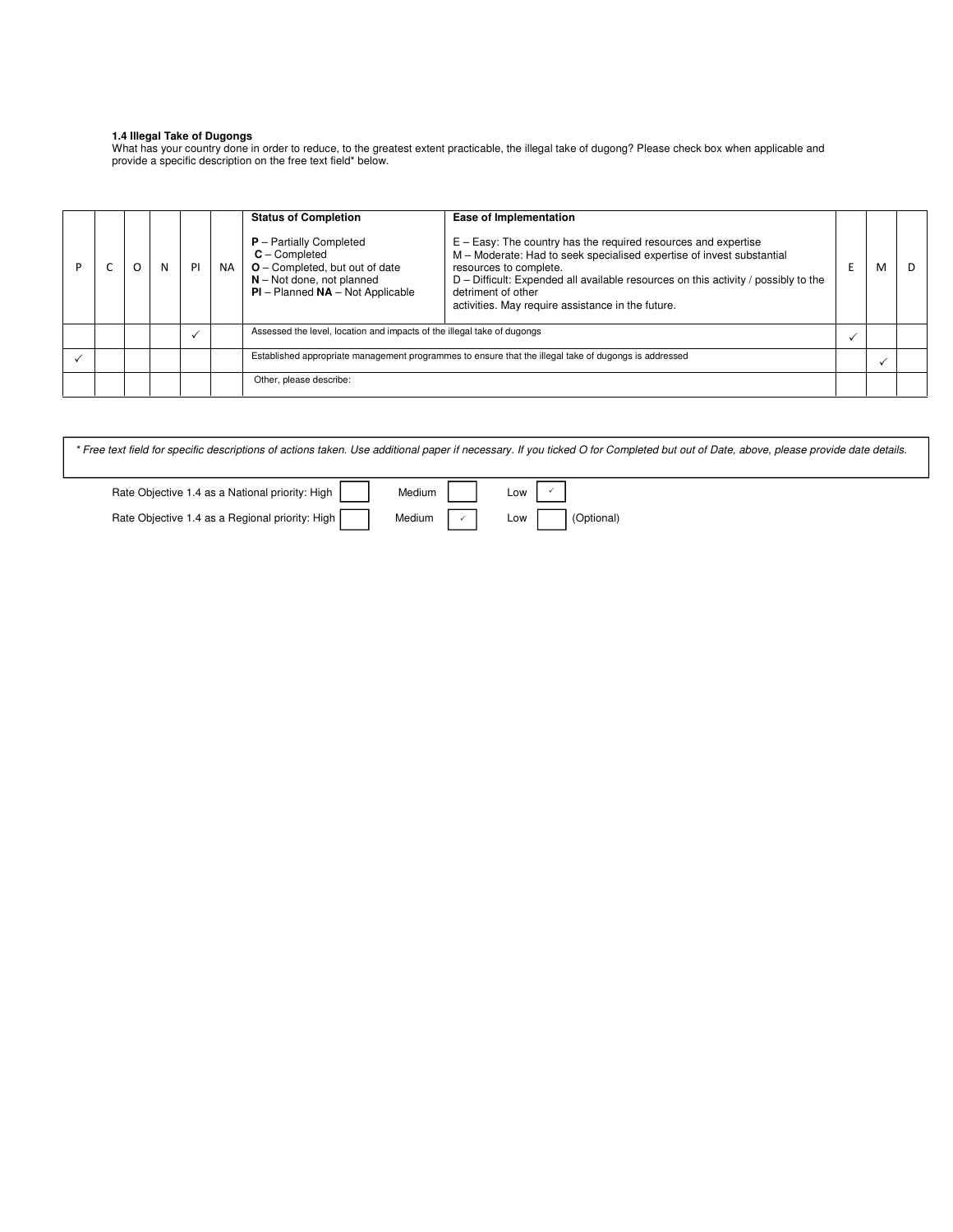#### **1.5 Sustainable Dugong Use**

What has your country done in order to ensure that subsistence and customary use of dugong is sustainable (in areas where it is permitted)? Please check box when applicable and provide a specific description on the free text field\* below.

|   |              |         |              |    |           | <b>Status of Completion</b>                                                                                                                      | <b>Ease of Implementation</b>                                                                                                                                                                                                                                                                                                         |    |   |    |
|---|--------------|---------|--------------|----|-----------|--------------------------------------------------------------------------------------------------------------------------------------------------|---------------------------------------------------------------------------------------------------------------------------------------------------------------------------------------------------------------------------------------------------------------------------------------------------------------------------------------|----|---|----|
| P | $\mathsf{C}$ | $\circ$ | N            | PI | <b>NA</b> | $P -$ Partially Completed<br>$C$ – Completed<br>O - Completed, but out of date<br>$N - Not$ done, not planned<br>$PI - Planned NA - Not Applied$ | $E - Easy$ : The country has the required resources and expertise<br>M - Moderate: Had to seek specialised expertise of invest substantial<br>resources to complete.<br>D - Difficult: Expended all available resources on this activity / possibly to the<br>detriment of other<br>activities. May require assistance in the future. | F. | M | D. |
|   |              |         | $\checkmark$ |    |           |                                                                                                                                                  | Assessed the level, location and impact of subsistence and customary use on dugongs at ecologically relevant scales                                                                                                                                                                                                                   |    |   |    |
|   |              |         |              | ✓  |           | and customary use                                                                                                                                | Reduced as much as possible all other human impacts on dugongs and their habitats in areas that sustain subsistence                                                                                                                                                                                                                   |    |   |    |
|   |              |         | $\checkmark$ |    |           |                                                                                                                                                  | Determined the cultural and subsistence values and uses of dugongs (both consumptive and non-consumptive)                                                                                                                                                                                                                             |    |   |    |
|   |              |         | ✓            |    |           | sustainable, taking account of the<br>manner                                                                                                     | Established culturally appropriate management programmes to ensure that subsistence and customary use is<br>temporal and spatial variability of dugong reproductive rates and other impacts on the species in a precautionary                                                                                                         |    |   |    |
|   |              |         | $\checkmark$ |    |           | species such as marine<br>turtles)                                                                                                               | Ensured that such programmes do not have adverse unintended consequences (e.g. increase use of other threatened                                                                                                                                                                                                                       |    |   |    |
|   |              |         | ✓            |    |           | dugong is permitted to<br>alleviate adverse social and cultural impacts                                                                          | Considered the development of alternative means of subsistence in areas where the subsistence and customary use of                                                                                                                                                                                                                    |    |   |    |
|   | ✓            |         |              |    |           | (where it is permitted), in                                                                                                                      | Negotiated, where appropriate, management agreements on the sustainable level of subsistence and customary use<br>consultation with other concerned States, to ensure that such use does not undermine conservation efforts                                                                                                           |    |   |    |
|   |              |         | $\checkmark$ |    |           | on the subsistence and<br>customary use of dugongs where it is permitted                                                                         | Ensured that the management of other species (including fisheries) does not have adverse unintended consequences                                                                                                                                                                                                                      |    |   |    |
|   |              |         |              |    |           | Other, please describe:                                                                                                                          |                                                                                                                                                                                                                                                                                                                                       |    |   |    |

| * Free text field for specific descriptions of actions taken. Use additional paper if necessary. If you ticked O for Completed but out of Date, above, please provide date details. |  |
|-------------------------------------------------------------------------------------------------------------------------------------------------------------------------------------|--|
|                                                                                                                                                                                     |  |

Rate Objective 1.5 as a National priority: High | | Medium | | Low Rate Objective 1.5 as a Regional priority: High Medium Medium Low Coptional)

 $\checkmark$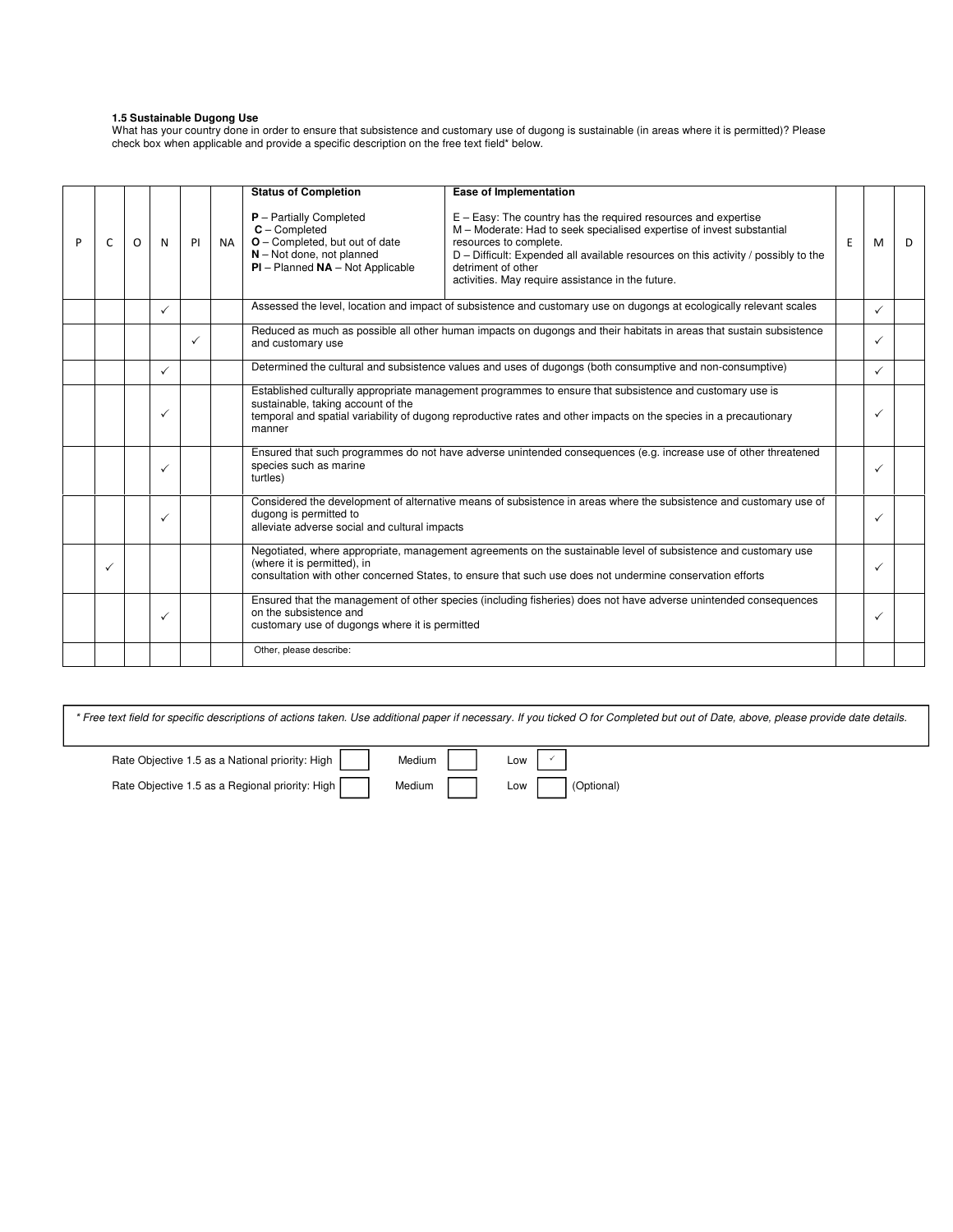# **OBJECTIVE 2: IMPROVE UNDERSTANDING THROUGH RESEARCH AND MONITORING**

# **2.1 Dugong Populations and Habitats**

What has your country done so as to determine the distribution and abundance of dugong populations to provide a base for future conservation efforts and actions? Please check box when applicable and provide a specific description on the free text field\* below.

|  |  | PI | <b>NA</b> | <b>Status of Completion</b><br><b>P</b> - Partially Completed<br>$C -$ Completed<br>$O$ – Completed, but out of date<br>$N - Not$ done, not planned<br>$PI$ – Planned $NA$ – Not Applicable | Ease of Implementation<br>$E - Easy$ : The country has the required resources and expertise<br>M - Moderate: Had to seek specialised expertise of invest substantial<br>resources to complete.<br>$D$ – Difficult: Expended all available resources on this activity / possibly to the<br>detriment of other<br>activities. May require assistance in the future. | м | D |
|--|--|----|-----------|---------------------------------------------------------------------------------------------------------------------------------------------------------------------------------------------|-------------------------------------------------------------------------------------------------------------------------------------------------------------------------------------------------------------------------------------------------------------------------------------------------------------------------------------------------------------------|---|---|
|  |  |    |           | where possible, including<br>community-based monitoring                                                                                                                                     | Conducted baseline studies or gather secondary information on dugong populations using cost effective techniques                                                                                                                                                                                                                                                  |   |   |
|  |  |    |           | Other, please describe:                                                                                                                                                                     |                                                                                                                                                                                                                                                                                                                                                                   |   |   |

Rate Objective 2.1 as a National priority: High | | Medium | | Low Rate Objective 2.1 as a Regional priority: High Medium Medium Low (Optional) \* Free text field for specific descriptions of actions taken. Use additional paper if necessary. If you ticked O for Completed but out of Date, above, please provide date details.  $\checkmark$ 

#### **2.2 Dugong Research**

What has your country done to conduct research and monitoring into dugong? Please check box when applicable and provide a specific description on the free text field\* below.

|   |   |   |              |           | <b>Status of Completion</b>                                                                                                                                       | Ease of Implementation                                                                                                                                                                                                                                                                                                                |   |   |              |
|---|---|---|--------------|-----------|-------------------------------------------------------------------------------------------------------------------------------------------------------------------|---------------------------------------------------------------------------------------------------------------------------------------------------------------------------------------------------------------------------------------------------------------------------------------------------------------------------------------|---|---|--------------|
| P | O | N | PI           | <b>NA</b> | $P -$ Partially Completed<br>$C$ – Completed<br><b>O</b> – Completed, but out of date<br>$N - Not$ done, not planned<br>$PI$ – Planned $NA$ – Not Applicable      | $E - Easy$ : The country has the required resources and expertise<br>M - Moderate: Had to seek specialised expertise of invest substantial<br>resources to complete.<br>D - Difficult: Expended all available resources on this activity / possibly to the<br>detriment of other<br>activities. May require assistance in the future. | E | M | D.           |
|   |   |   | $\checkmark$ |           |                                                                                                                                                                   | Initiated and/or continued long-term monitoring of priority dugong populations at appropriate spatial scales                                                                                                                                                                                                                          |   | ✓ |              |
|   |   |   |              |           | appropriate                                                                                                                                                       | Identified migratory routes through the use of techniques such as genetic studies and/or satellite tracking where                                                                                                                                                                                                                     |   |   |              |
| ✓ |   |   |              |           |                                                                                                                                                                   | Carried out studies on dugong population dynamics and survival rates                                                                                                                                                                                                                                                                  |   |   | $\checkmark$ |
| ✓ |   |   |              |           |                                                                                                                                                                   | Promoted the use of traditional ecological knowledge in research and management studies, where possible                                                                                                                                                                                                                               |   |   | $\checkmark$ |
| ✓ |   |   |              |           |                                                                                                                                                                   | Involved local communities in research and monitoring programmes with training as required                                                                                                                                                                                                                                            |   |   | $\checkmark$ |
|   |   |   |              |           | Reviewed periodically and evaluated research and monitoring activities                                                                                            |                                                                                                                                                                                                                                                                                                                                       |   |   | ✓            |
|   |   | ✓ |              |           |                                                                                                                                                                   | Identified and included priority research and monitoring needs in regional and sub-regional action plans                                                                                                                                                                                                                              |   |   | $\checkmark$ |
|   |   | ✓ |              |           | Conducted collaborative studies and monitoring of genetic identity, conservation status, migrations, and other biological<br>and ecological aspects of<br>dugongs |                                                                                                                                                                                                                                                                                                                                       |   |   | $\checkmark$ |
|   |   |   |              |           | Other, please describe:                                                                                                                                           |                                                                                                                                                                                                                                                                                                                                       |   |   |              |

| * Free text field for specific descriptions of actions taken. Use additional paper if necessary. If you ticked O for Completed but out of Date, above, please provide date details. |  |  |
|-------------------------------------------------------------------------------------------------------------------------------------------------------------------------------------|--|--|
|                                                                                                                                                                                     |  |  |
| Bate Objective 2.2 as a National priority: High $\Box$ Medium $\Box$ I ow                                                                                                           |  |  |

 $\checkmark$ 

Rate Objective 2.2 as a National priority: High  $\vert \vert$  Medium  $\vert \vert$   $\vert$  Low  $\vert$ 

Rate Objective 2.2 as a Regional priority: High Medium  $\vee$  Low (Optional)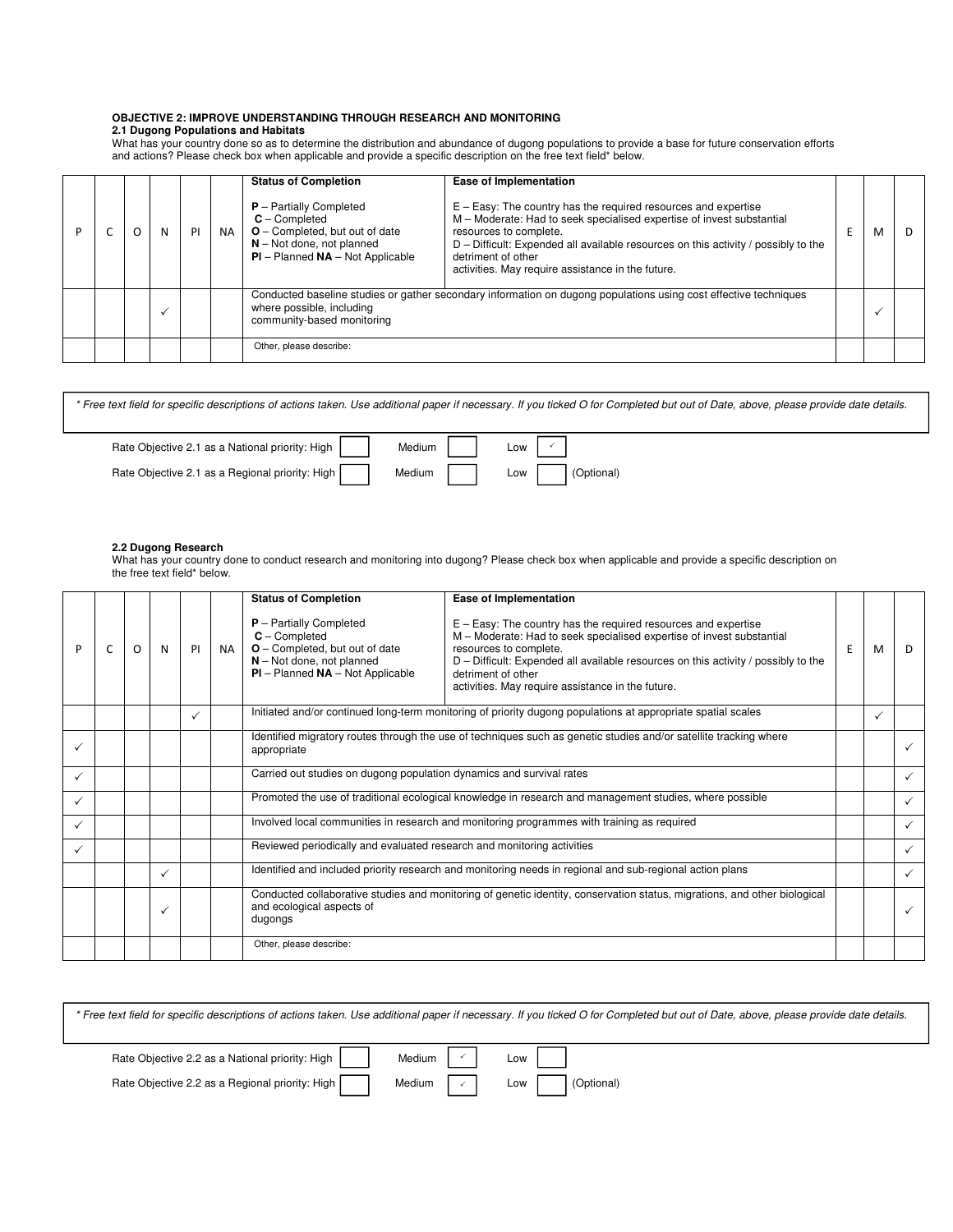# **2.3 Data Collection and Analysis**

What has your country done in order to collect and analyse data that supports the identification of sources of mortality, the mitigation of threats, and improved approaches to dugong conservation practices? Please check box when applicable and provide a specific description on the free text field\* below.

|  |   |   |              |           | <b>Status of Completion</b>                                                                                                                             | Ease of Implementation                                                                                                                                                                                                                                                                                                                |   |              |    |
|--|---|---|--------------|-----------|---------------------------------------------------------------------------------------------------------------------------------------------------------|---------------------------------------------------------------------------------------------------------------------------------------------------------------------------------------------------------------------------------------------------------------------------------------------------------------------------------------|---|--------------|----|
|  | O | N | PI           | <b>NA</b> | $P -$ Partially Completed<br>$C$ – Completed<br>$O$ – Completed, but out of date<br>$N - Not$ done, not planned<br>$PI$ – Planned $NA$ – Not Applicable | $E - Easy$ : The country has the required resources and expertise<br>M - Moderate: Had to seek specialised expertise of invest substantial<br>resources to complete.<br>D - Difficult: Expended all available resources on this activity / possibly to the<br>detriment of other<br>activities. May require assistance in the future. | E | м            | D. |
|  |   |   | $\checkmark$ |           | Identified and prioritised populations for conservation actions                                                                                         |                                                                                                                                                                                                                                                                                                                                       |   |              |    |
|  |   | ✓ |              |           | Identified population trends using local information where appropriate                                                                                  |                                                                                                                                                                                                                                                                                                                                       |   |              |    |
|  |   |   |              |           | habitat loss)                                                                                                                                           | Used research results to improve management, mitigate threats and assess the efficacy of conservation activities (e.g.                                                                                                                                                                                                                |   |              |    |
|  |   |   |              |           |                                                                                                                                                         | Involved local communities in research and monitoring programmes with training as required                                                                                                                                                                                                                                            |   |              |    |
|  |   |   | $\checkmark$ |           | Developed and harmonised data collection and analysis protocols                                                                                         |                                                                                                                                                                                                                                                                                                                                       |   |              |    |
|  |   |   |              |           | (local, national and regional)                                                                                                                          | Where appropriate, developed and harmonised the reporting format that can be used for informing decision-making                                                                                                                                                                                                                       |   | $\checkmark$ |    |
|  |   |   |              |           | Other, please describe:                                                                                                                                 |                                                                                                                                                                                                                                                                                                                                       |   |              |    |

\* Free text field for specific descriptions of actions taken. Use additional paper if necessary. If you ticked O for Completed but out of Date, above, please provide date details.

| Rate Objective 2.3 as a National priority: High | Medium | LOW |            |
|-------------------------------------------------|--------|-----|------------|
| Rate Objective 2.3 as a Regional priority: High | Medium | Low | (Optional) |

## **OBJECTIVE 3: PROTECT, CONSERVE AND MANAGE HABITATS FOR DUGONG**

**3.1 Dugong Habitat Mapping** 

What kind of actions has your country implemented in terms of identifying and mapping areas of important dugong habitat? Please check box when applicable and provide a

specific description on the free text field\* below.

|  | N | PI | <b>NA</b> | <b>Status of Completion</b><br>$P -$ Partially Completed<br>$C -$ Completed<br>$O$ – Completed, but out of date<br>$N - Not$ done, not planned<br>$PI - Planned NA - Not Applied$ | <b>Ease of Implementation</b><br>$E - Easy$ : The country has the required resources and expertise<br>M - Moderate: Had to seek specialised expertise of invest substantial<br>resources to complete.<br>$D$ – Difficult: Expended all available resources on this activity / possibly to the<br>detriment of other<br>activities. May require assistance in the future. | м |  |
|--|---|----|-----------|-----------------------------------------------------------------------------------------------------------------------------------------------------------------------------------|--------------------------------------------------------------------------------------------------------------------------------------------------------------------------------------------------------------------------------------------------------------------------------------------------------------------------------------------------------------------------|---|--|
|  |   |    |           | technique where appropriate                                                                                                                                                       | Identified and mapped areas of critical habitat such as seagrass beds and migratory corridors, using rapid assessment                                                                                                                                                                                                                                                    |   |  |
|  |   |    |           | Other, please describe:                                                                                                                                                           |                                                                                                                                                                                                                                                                                                                                                                          |   |  |

| Rate Objective 3.1 as a National priority: High | Medium                     | Low               |
|-------------------------------------------------|----------------------------|-------------------|
| Rate Objective 3.1 as a Regional priority: High | Medium $\vert \cdot \vert$ | (Optional)<br>Low |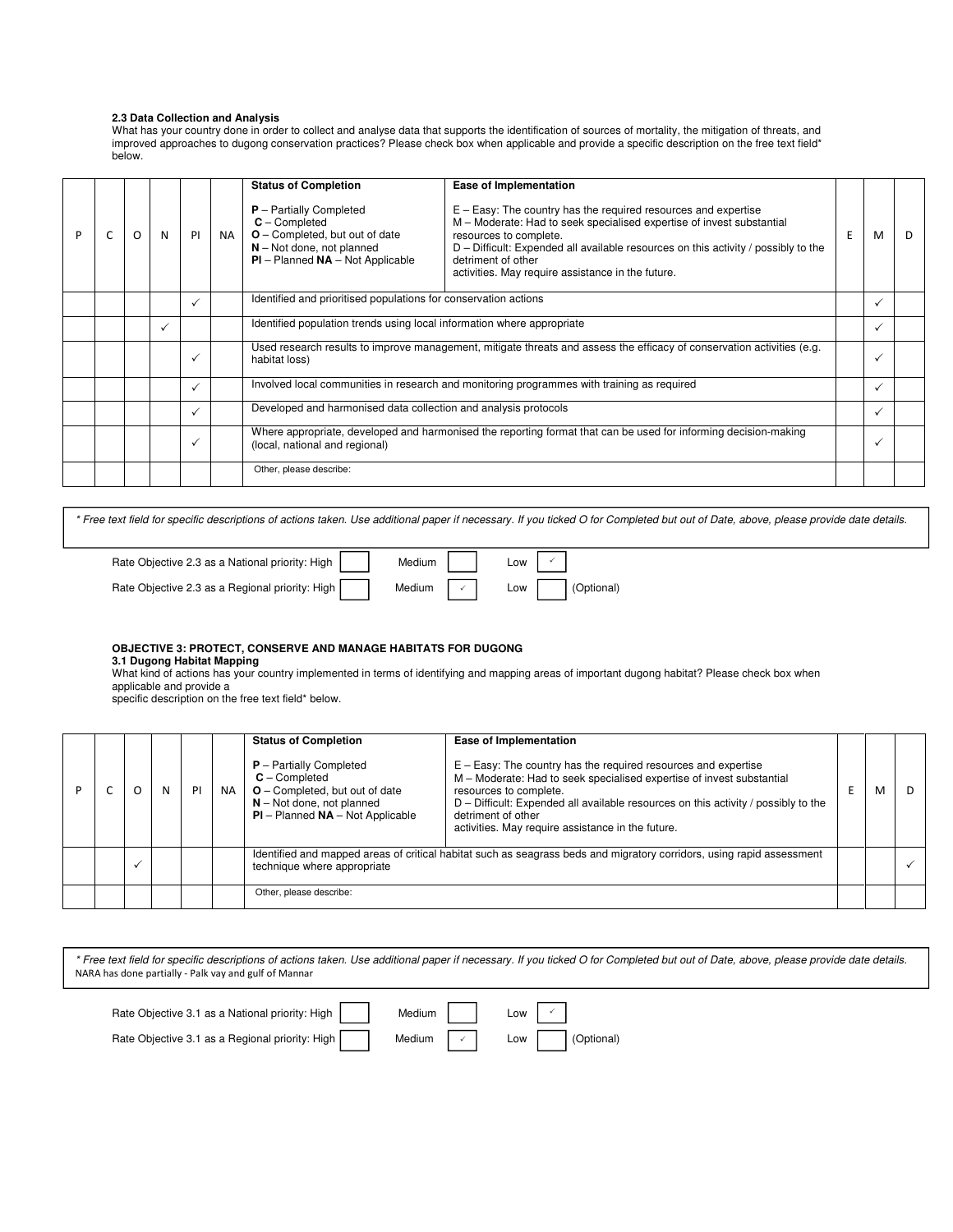#### **3.2 Protect Dugong Habitats**

What has your country done to establish necessary measures in order to protect and conserve dugong habitats? Please check box when applicable and provide a specific

description on the free text field\* below.

|   |   |   |   |              |           | <b>Status of Completion</b>                                                                                                                           | Ease of Implementation                                                                                                                                                                                                                                                                                                                |              |   |    |
|---|---|---|---|--------------|-----------|-------------------------------------------------------------------------------------------------------------------------------------------------------|---------------------------------------------------------------------------------------------------------------------------------------------------------------------------------------------------------------------------------------------------------------------------------------------------------------------------------------|--------------|---|----|
| P | C | O | N | PI           | <b>NA</b> | $P -$ Partially Completed<br>$C$ – Completed<br>O - Completed, but out of date<br>$N - Not$ done, not planned<br>$PI$ – Planned $NA$ – Not Applicable | $E - Easy$ : The country has the required resources and expertise<br>M - Moderate: Had to seek specialised expertise of invest substantial<br>resources to complete.<br>D - Difficult: Expended all available resources on this activity / possibly to the<br>detriment of other<br>activities. May require assistance in the future. |              | M | D. |
|   |   |   |   | ✓            |           | habitat, or took other<br>remove threats to such areas and                                                                                            | Designated and managed protected/conservation areas, sanctuaries or temporary exclusion zones in areas of critical<br>measures (e.g. modification of fishing gear, banning destructive fishing practices, restrictions on vessel traffic) to<br>involving the local community as much as possible                                     |              |   |    |
|   |   |   | ✓ |              |           |                                                                                                                                                       | Developed incentives for adequate protection of areas of critical habitat outside protected areas                                                                                                                                                                                                                                     |              |   |    |
|   |   |   |   | $\checkmark$ |           | areas)                                                                                                                                                | Consider protecting dugong habitats as part of ecosystem based management (e.g., networks of marine protected                                                                                                                                                                                                                         |              |   |    |
|   | ✓ |   |   |              |           | populations and their habitats                                                                                                                        | Assessed the environmental impact of marine and coastal development and other human activities on dugong                                                                                                                                                                                                                              | $\checkmark$ |   |    |
|   |   |   |   | ✓            |           | which may adversely affect<br>dugongs and their habitats                                                                                              | Monitor and promote the protection of water quality from land-based and maritime pollution, including marine debris,                                                                                                                                                                                                                  |              |   |    |
|   |   |   |   |              |           | marine resources                                                                                                                                      | Strengthened the application of existing bans on the use of poisonous chemicals and explosives in the exploitation of<br>$\checkmark$                                                                                                                                                                                                 |              |   |    |
|   |   |   |   |              |           | Other, please describe:                                                                                                                               |                                                                                                                                                                                                                                                                                                                                       |              |   |    |

| Rate Objective 3.2 as a National priority: High | Medium $\vert \ \cdot \ \vert$ Low $\vert$ |                              |
|-------------------------------------------------|--------------------------------------------|------------------------------|
| Rate Objective 3.2 as a Regional priority: High |                                            | Medium $\vee$ Low (Optional) |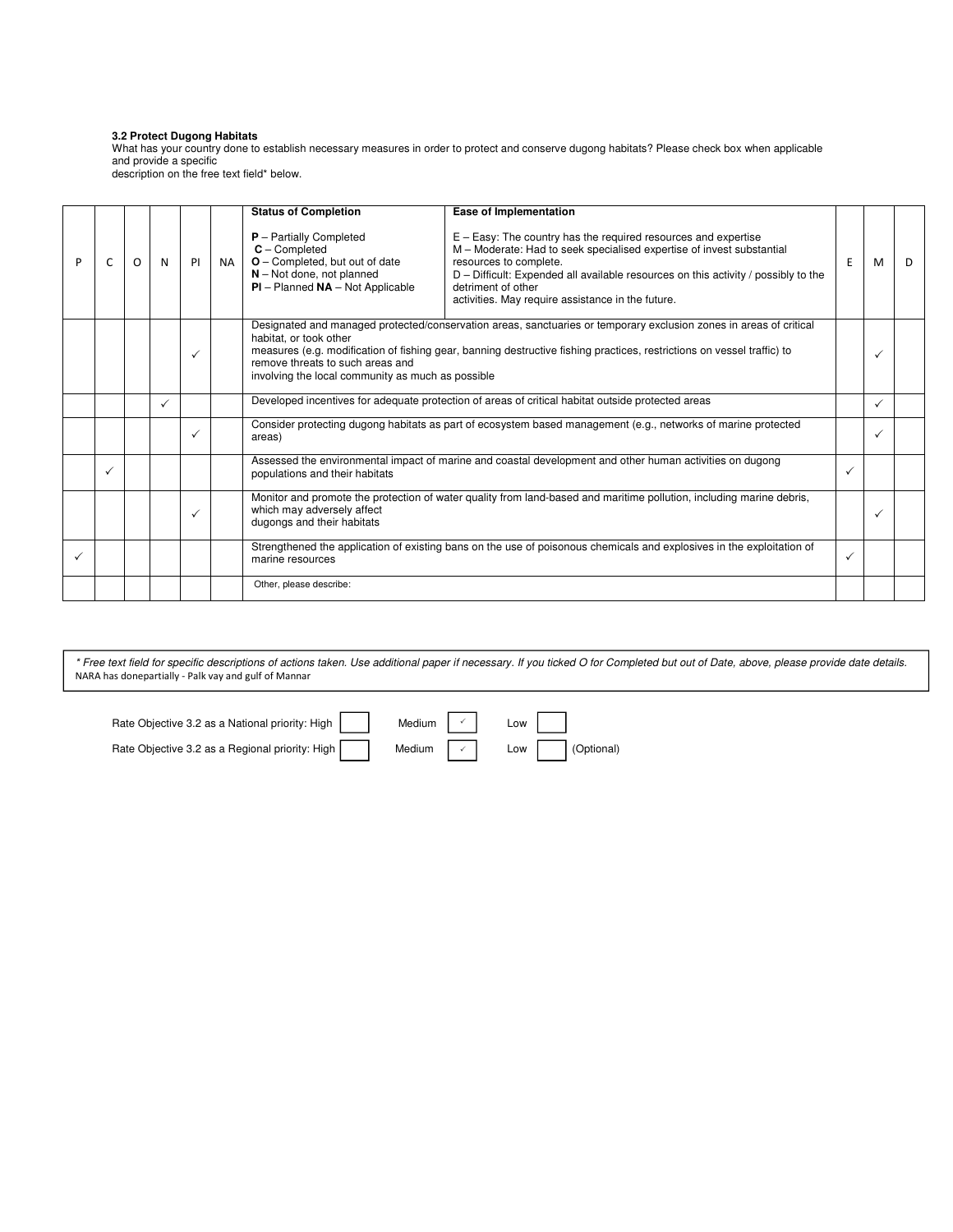#### **3.3 Actions to Address Habitat Loss**

What has your country done to assess the risk of the degradation of dugong habitats? Please check box when applicable and provide a specific description on the free text field\* below.

|  |  |    |     | <b>Status of Completion</b>                                                                                                                           | Ease of Implementation                                                                                                                                                                                                                                                                                                                  |   |   |    |
|--|--|----|-----|-------------------------------------------------------------------------------------------------------------------------------------------------------|-----------------------------------------------------------------------------------------------------------------------------------------------------------------------------------------------------------------------------------------------------------------------------------------------------------------------------------------|---|---|----|
|  |  | PI | NA. | $P$ – Partially Completed<br>$C -$ Completed<br>O - Completed, but out of date<br>$N - Not$ done, not planned<br>$PI$ – Planned $NA$ – Not Applicable | $E - Easy$ : The country has the required resources and expertise<br>M - Moderate: Had to seek specialised expertise of invest substantial<br>resources to complete.<br>$D$ – Difficult: Expended all available resources on this activity / possibly to the<br>detriment of other<br>activities. May require assistance in the future. | E | м | D. |
|  |  |    |     |                                                                                                                                                       | Identified and enhanced recovery of degraded seagrass habitats used by dugongs                                                                                                                                                                                                                                                          |   |   |    |
|  |  |    |     |                                                                                                                                                       | Identified and enhanced recovery of degraded mangrove and coral reef habitats used by dugong                                                                                                                                                                                                                                            |   |   |    |
|  |  |    |     | Undertook measures to restore degraded habitats                                                                                                       |                                                                                                                                                                                                                                                                                                                                         |   |   |    |
|  |  |    |     | Other, please describe:                                                                                                                               |                                                                                                                                                                                                                                                                                                                                         |   |   |    |

\* Free text field for specific descriptions of actions taken. Use additional paper if necessary. If you ticked O for Completed but out of Date, above, please provide date details. NARA has donepartially - Palk vay and gulf of Mannar

| Rate Objective 3.3 as a National priority: High $\vert \cdot \vert$ | Medium                         | Low |                  |
|---------------------------------------------------------------------|--------------------------------|-----|------------------|
| Rate Objective 3.3 as a Regional priority: High                     | Medium $\vert \ \cdot \ \vert$ |     | Low   (Optional) |

### **3.4 Degraded Dugong Habitats**

What has your country done concerning degraded dugong habitats? Please check box when applicable and provide a specific description on the free text field\* below.

|  |   |    |           | <b>Status of Completion</b>                                                                                                                             | Ease of Implementation                                                                                                                                                                                                                                                                                                                  |   |     |
|--|---|----|-----------|---------------------------------------------------------------------------------------------------------------------------------------------------------|-----------------------------------------------------------------------------------------------------------------------------------------------------------------------------------------------------------------------------------------------------------------------------------------------------------------------------------------|---|-----|
|  | N | PI | <b>NA</b> | $P -$ Partially Completed<br>$C -$ Completed<br>$O$ – Completed, but out of date<br>$N - Not$ done, not planned<br>$PI$ – Planned $NA$ – Not Applicable | $E - Easy$ : The country has the required resources and expertise<br>M - Moderate: Had to seek specialised expertise of invest substantial<br>resources to complete.<br>$D$ – Difficult: Expended all available resources on this activity / possibly to the<br>detriment of other<br>activities. May require assistance in the future. | м | - D |
|  |   |    |           | dugongs                                                                                                                                                 | Identified and undertook measures, where appropriate, to enhance recovery of degraded seagrass habitats used by                                                                                                                                                                                                                         |   |     |
|  |   |    |           | Other, please describe:                                                                                                                                 |                                                                                                                                                                                                                                                                                                                                         |   |     |

| Rate Objective 3.4 as a National priority: High | Medium                     | Low   |            |
|-------------------------------------------------|----------------------------|-------|------------|
| Rate Objective 3.4 as a Regional priority: High | Medium $\vert \cdot \vert$ | $Low$ | (Optional) |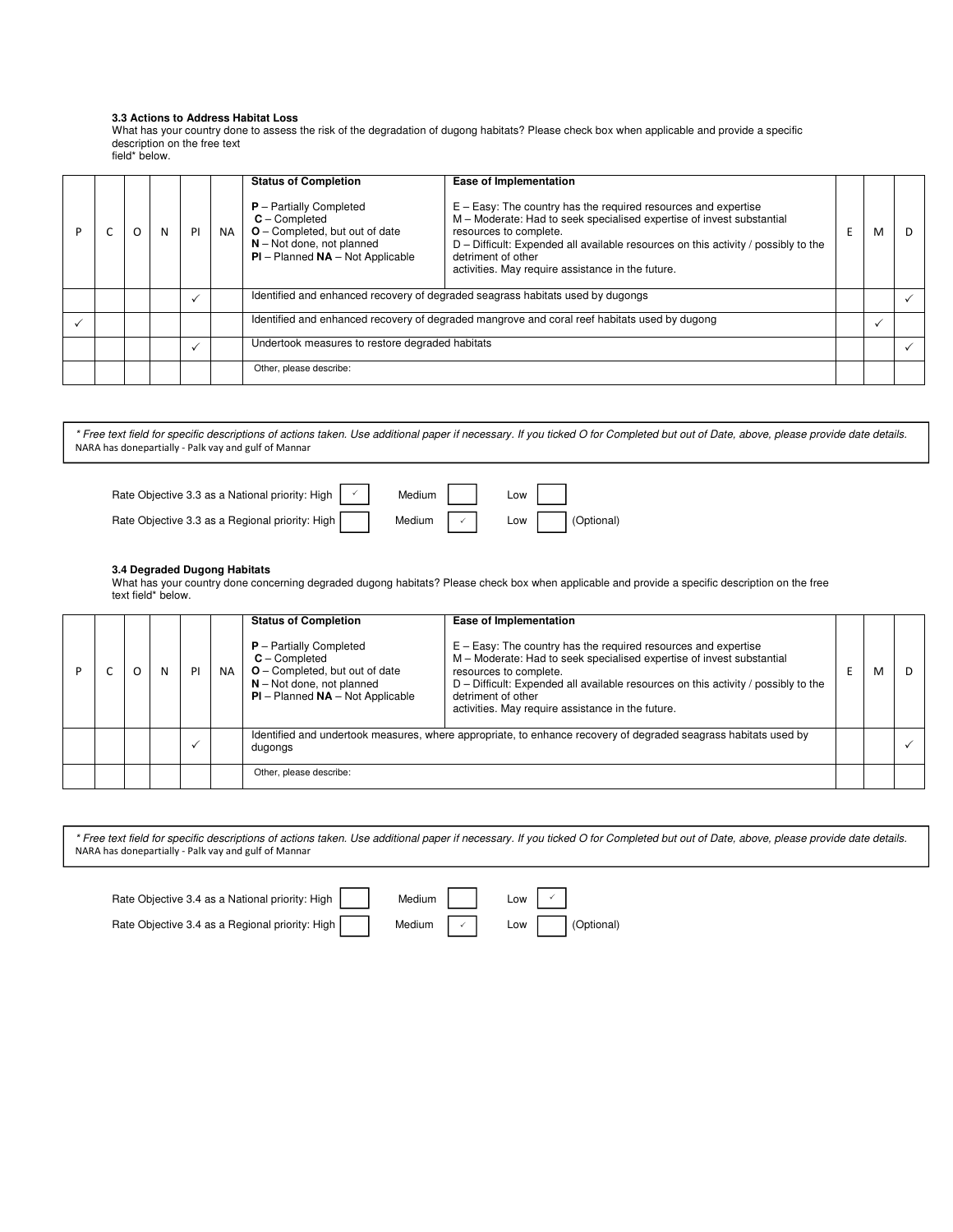#### **OBJECTIVE 4: IMPROVE UNDERSTANDING OF DUGONG HABITATS THROUGH RESEARCH AND MONITORING 4.1 Research of Habitats**

What has your country done with regards to conducting research into and monitoring of important dugong habitats? Please check box when applicable and provide a specific

description on the free text field\* below.

|   |   |              |    |     | <b>Status of Completion</b>                                                                                                                             | Ease of Implementation                                                                                                                                                                                                                                                                                                                |  |   |   |
|---|---|--------------|----|-----|---------------------------------------------------------------------------------------------------------------------------------------------------------|---------------------------------------------------------------------------------------------------------------------------------------------------------------------------------------------------------------------------------------------------------------------------------------------------------------------------------------|--|---|---|
| P | O | N            | PI | NA. | $P -$ Partially Completed<br>$C$ – Completed<br>$O$ – Completed, but out of date<br>$N - Not$ done, not planned<br>$PI$ – Planned $NA$ – Not Applicable | $E - Easy$ : The country has the required resources and expertise<br>M - Moderate: Had to seek specialised expertise of invest substantial<br>resources to complete.<br>D - Difficult: Expended all available resources on this activity / possibly to the<br>detriment of other<br>activities. May require assistance in the future. |  | м | D |
|   |   |              |    |     | where possible, including<br>community-based monitoring                                                                                                 | Conducted baseline studies or gathered secondary information on dugong habitats using cost effective techniques                                                                                                                                                                                                                       |  |   |   |
|   |   |              |    |     | Initiated and/or continued long-term monitoring of priority dugong habitats                                                                             |                                                                                                                                                                                                                                                                                                                                       |  |   |   |
|   |   | ✓            |    |     |                                                                                                                                                         | Promoted the use of traditional ecological knowledge in research and management studies, where possible                                                                                                                                                                                                                               |  |   |   |
|   |   | ✓            |    |     |                                                                                                                                                         | Involved local communities in research and monitoring programmes with training as required                                                                                                                                                                                                                                            |  |   |   |
|   |   | $\checkmark$ |    |     |                                                                                                                                                         | Reviewed periodically and evaluate research and monitoring activities                                                                                                                                                                                                                                                                 |  |   |   |
|   |   | ✓            |    |     |                                                                                                                                                         | Identified and include priority research and monitoring needs in regional and sub-regional action plans                                                                                                                                                                                                                               |  | ✓ |   |
|   |   |              |    |     | Other, please describe:                                                                                                                                 |                                                                                                                                                                                                                                                                                                                                       |  |   |   |

\* Free text field for specific descriptions of actions taken. Use additional paper if necessary. If you ticked O for Completed but out of Date, above, please provide date details. NARA has donepartially - Palk vay and gulf of Mannar

Rate Objective 4.1 as a National priority: High  $\vert \vert$  Medium  $\vert \vert$   $\vert$  Low Rate Objective 4.1 as a Regional priority: High Medium  $\Box$  Low  $\Box$  (Optional)  $\checkmark$  $\checkmark$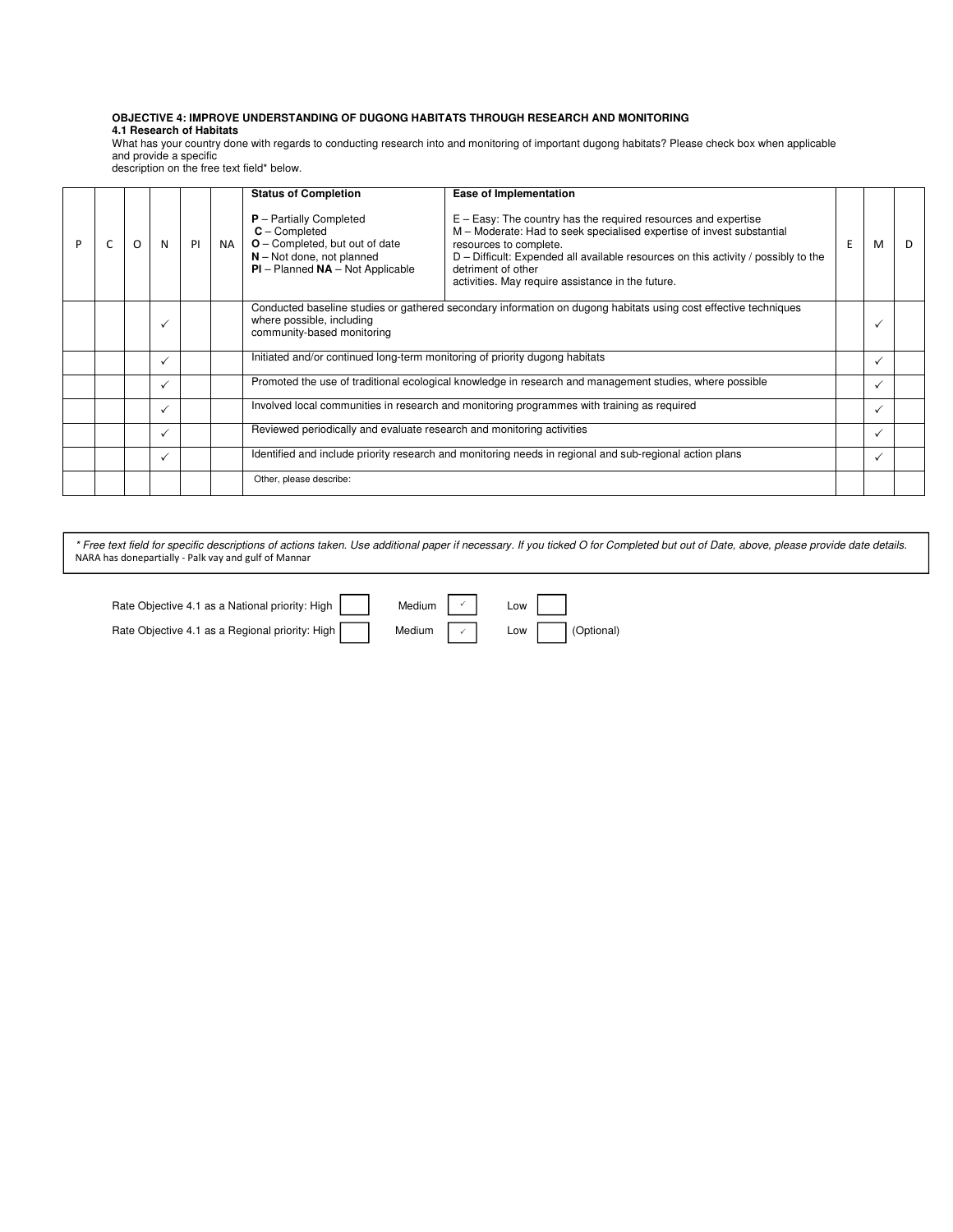# **OBJECTIVE 5: RAISE AWARENESS OF DUGONG CONSERVATION**

**5.1 Information Programmes** 

What has your country done with regards to establishing education, awareness and information programmes? Please check box when applicable and provide a specific

description on the free text field\* below.

|              |   |   |              |              |           | <b>Status of Completion</b>                                                                                                                           | Ease of Implementation                                                                                                                                                                                                                                                                                                                |  |              |   |
|--------------|---|---|--------------|--------------|-----------|-------------------------------------------------------------------------------------------------------------------------------------------------------|---------------------------------------------------------------------------------------------------------------------------------------------------------------------------------------------------------------------------------------------------------------------------------------------------------------------------------------|--|--------------|---|
| P            | C | O | N            | PI           | <b>NA</b> | $P$ – Partially Completed<br>$C$ – Completed<br>O - Completed, but out of date<br>$N - Not$ done, not planned<br>$PI$ – Planned $NA$ – Not Applicable | $E - Easy$ : The country has the required resources and expertise<br>M - Moderate: Had to seek specialised expertise of invest substantial<br>resources to complete.<br>D - Difficult: Expended all available resources on this activity / possibly to the<br>detriment of other<br>activities. May require assistance in the future. |  | M            | D |
| $\checkmark$ |   |   |              |              |           |                                                                                                                                                       | Collected, developed, co-ordinated and disseminated education materials (e.g. dedicated regional website)                                                                                                                                                                                                                             |  | $\checkmark$ |   |
|              |   |   |              |              |           | Identified key persons/champions to help disseminate messages about the need to conserve dugongs and their<br>habitats                                |                                                                                                                                                                                                                                                                                                                                       |  | ✓            |   |
|              |   |   | ✓            |              |           | Established community learning/information centres                                                                                                    |                                                                                                                                                                                                                                                                                                                                       |  | $\checkmark$ |   |
|              |   |   | ✓            |              |           |                                                                                                                                                       | Developed and implemented mass media information programmes                                                                                                                                                                                                                                                                           |  | $\checkmark$ |   |
| ✓            |   |   |              |              |           | teachers, schools, fishing                                                                                                                            | Developed and conducted focused education and awareness programmes for target groups (e.g. policy makers,<br>communities, subsistence and customary users, media)                                                                                                                                                                     |  |              |   |
|              |   |   | ✓            |              |           |                                                                                                                                                       | Encouraged the incorporation of dugong biology and conservation issues into school curricula                                                                                                                                                                                                                                          |  | $\checkmark$ |   |
|              |   |   |              | $\checkmark$ |           | symposia, community education workshop                                                                                                                | Organised special events related to dugong conservation and biology (e.g. Dugong Day, Year of the Dugong,                                                                                                                                                                                                                             |  |              |   |
|              |   |   | ✓            |              |           | Promoted public participation in conservation activities                                                                                              |                                                                                                                                                                                                                                                                                                                                       |  | $\checkmark$ |   |
|              |   |   | $\checkmark$ |              |           | particular, in planning and<br>implementation of conservation and management measures                                                                 | Involved stakeholders, including key policymakers, subsistence and customary users, and local communities in                                                                                                                                                                                                                          |  | ✓            |   |
|              |   |   |              | $\checkmark$ |           | sector and the general<br>management efforts                                                                                                          | Encouraged the participation of government institutions, intergovernmental governmental organisations, the private<br>community (e.g. students, volunteers, fishing communities, local communities) in research, conservation and                                                                                                     |  |              |   |
|              |   |   | ✓            |              |           | acknowledgement and certificates)                                                                                                                     | Implemented, where appropriate, incentive schemes to encourage public participation (e.g. T-shirts, public                                                                                                                                                                                                                            |  | ✓            |   |
|              |   |   |              |              |           | Other, please describe:                                                                                                                               |                                                                                                                                                                                                                                                                                                                                       |  |              |   |

| Rate Objective 5.1 as a National priority: High | Medium $\sim$ Low |                                                                                 |
|-------------------------------------------------|-------------------|---------------------------------------------------------------------------------|
| Rate Objective 5.1 as a Regional priority: High |                   | Medium $\boxed{\checkmark}$ Low $\boxed{\phantom{\text{max}}\space}$ (Optional) |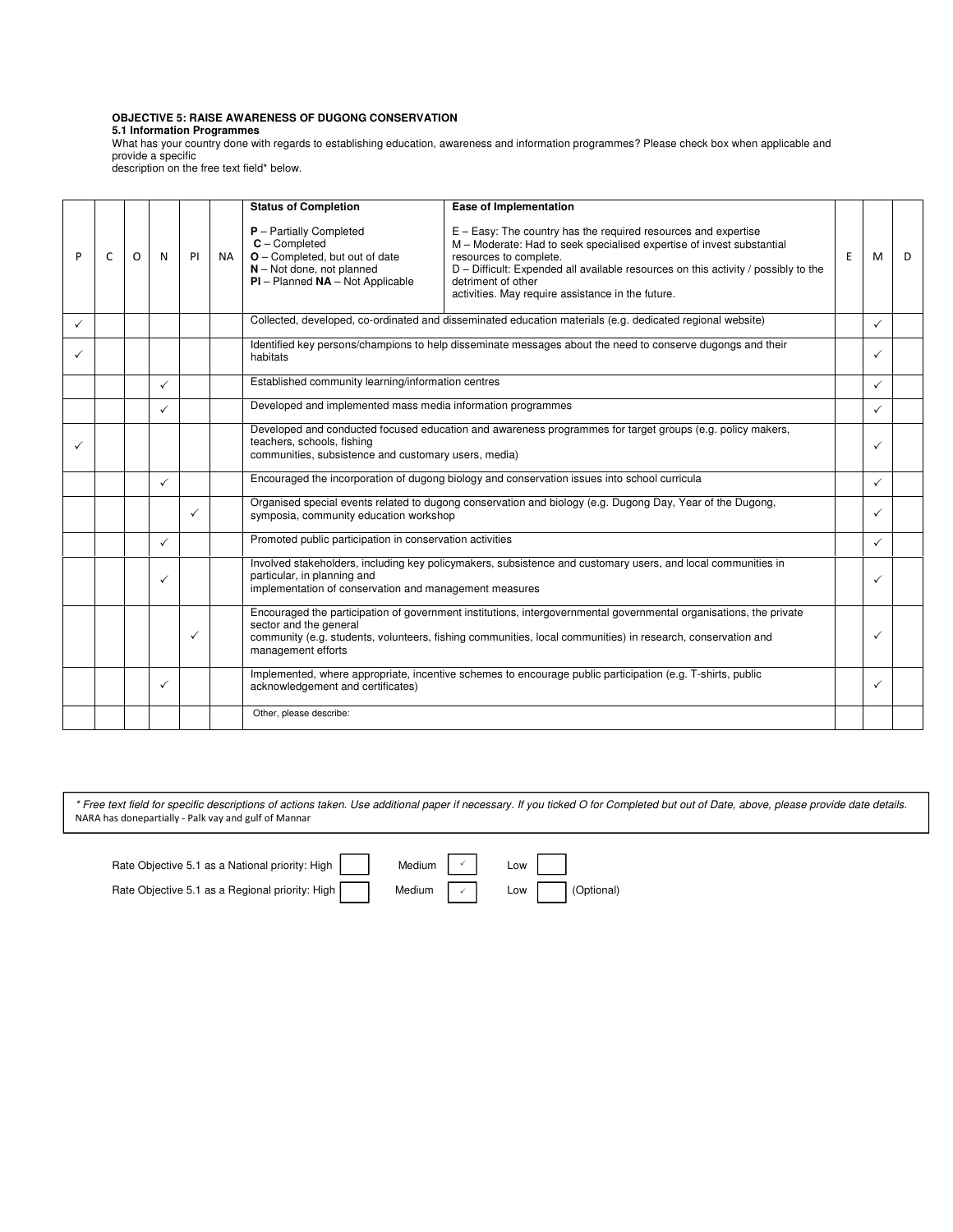#### **5.2 Encourage Local Community Participation**

What has your country done with regards to encouraging local communities to actively participate in conservation efforts? Please check box when applicable and provide a

specific description on the free text field\* below.

|  |  |    |           | <b>Status of Completion</b>                                                                                                                                                                                                              | Ease of Implementation                                                                                                                                                                                                                                                                                                                  |  |   |   |
|--|--|----|-----------|------------------------------------------------------------------------------------------------------------------------------------------------------------------------------------------------------------------------------------------|-----------------------------------------------------------------------------------------------------------------------------------------------------------------------------------------------------------------------------------------------------------------------------------------------------------------------------------------|--|---|---|
|  |  | PI | <b>NA</b> | $P -$ Partially Completed<br>$C -$ Completed<br>$O$ – Completed, but out of date<br>$N - Not$ done, not planned<br>$PI$ – Planned $NA$ – Not Applicable                                                                                  | $E - Easy$ : The country has the required resources and expertise<br>M - Moderate: Had to seek specialised expertise of invest substantial<br>resources to complete.<br>$D$ – Difficult: Expended all available resources on this activity / possibly to the<br>detriment of other<br>activities. May require assistance in the future. |  | м | Ð |
|  |  |    |           | Identified, developed and facilitated alternative programmes (including means of subsistence and incentives) that are<br>not detrimental to dugongs<br>and their habitats, in consultation with local communities and other stakeholders |                                                                                                                                                                                                                                                                                                                                         |  |   |   |
|  |  |    |           | Other, please describe:                                                                                                                                                                                                                  |                                                                                                                                                                                                                                                                                                                                         |  |   |   |

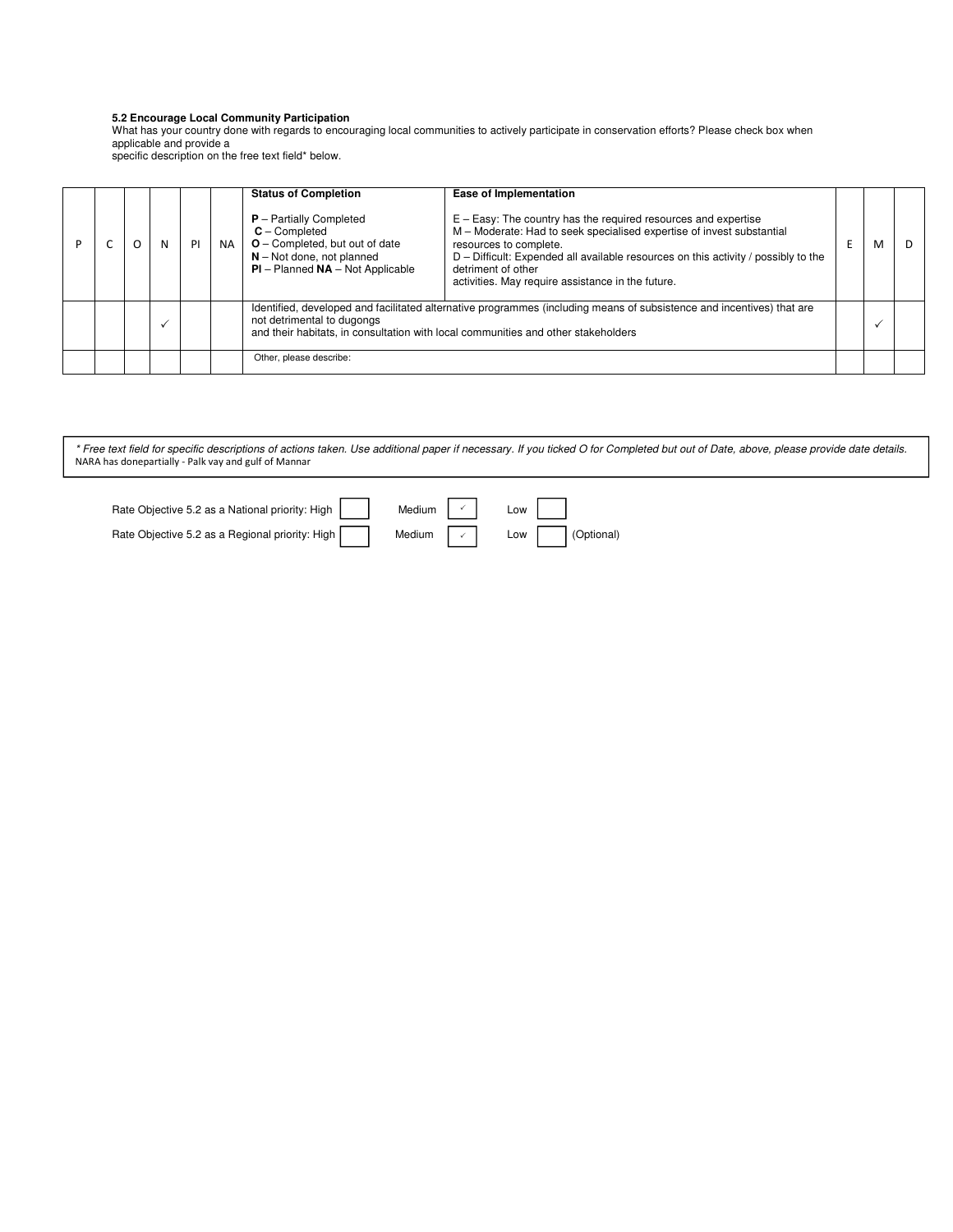#### **OBJECTIVE 6: ENHANCE NATIONAL, REGIONAL AND INTERNATIONAL COOPERATION 6.1 Combat Illegal Trade**

What has your country done in order to collaborate with and assist Signatory and non-Signatory States to combat illegal international and domestic trade? What kind ofmeasures have been developed to cooperate in enforcement activities relating to dugong products? Please check box when applicable and provide a specific description onthe free text field\* below.

|   |              |   |   |    |           | <b>Status of Completion</b>                                                                                                                                                                                                                                                                                                                                                                                                                                                                    | Ease of Implementation                                                                                                                                                  |              |   |    |
|---|--------------|---|---|----|-----------|------------------------------------------------------------------------------------------------------------------------------------------------------------------------------------------------------------------------------------------------------------------------------------------------------------------------------------------------------------------------------------------------------------------------------------------------------------------------------------------------|-------------------------------------------------------------------------------------------------------------------------------------------------------------------------|--------------|---|----|
| P | C            | O | N | PI | <b>NA</b> | $E - Easy$ : The country has the required resources and expertise<br>$P$ – Partially Completed<br>$C$ – Completed<br>M - Moderate: Had to seek specialised expertise of invest substantial<br>O - Completed, but out of date<br>resources to complete.<br>D - Difficult: Expended all available resources on this activity / possibly to the<br>$N - Not$ done, not planned<br>$PI$ – Planned $NA$ – Not Applicable<br>detriment of other<br>activities. May require assistance in the future. |                                                                                                                                                                         | E            | м | D. |
|   |              |   |   |    |           | Trade in Endangered Species<br>of Wild Fauna and Flora (CITES)                                                                                                                                                                                                                                                                                                                                                                                                                                 | Encouraged Signatory States, that have not already done so, to become Parties to the Convention on International<br>✓                                                   |              |   |    |
|   | $\checkmark$ |   |   |    |           | Reviewed at a national level, compliance with obligations under CITES relating to illegal international trade in dugong<br>parts or products                                                                                                                                                                                                                                                                                                                                                   |                                                                                                                                                                         |              |   |    |
|   |              |   |   |    |           | States, the CITES Secretariat<br>and other relevant organisations                                                                                                                                                                                                                                                                                                                                                                                                                              | Facilitated better compliance with CITES through training of relevant authorities in cooperation with other Signatory<br>✓                                              |              |   |    |
|   |              |   |   |    |           | and, where possible,<br>eliminate it                                                                                                                                                                                                                                                                                                                                                                                                                                                           | Identified routes of international illegal trade through monitoring, and sought cooperation to take action to prevent, deter                                            | $\checkmark$ |   |    |
|   |              |   |   |    |           | annual reporting to the MoU                                                                                                                                                                                                                                                                                                                                                                                                                                                                    | Exchanged and discussed information on compliance and illegal trade issues at regular intervals, such as through<br>Secretariat and at meetings of the Signatory States |              |   |    |
|   |              |   |   |    |           | Identified, prevented, deterred and, where possible, eliminated domestic illegal trade through monitoring,<br>implementation of legislation, identification<br>of gaps in enforcement capabilities in each country, and training of enforcement officers                                                                                                                                                                                                                                       |                                                                                                                                                                         |              |   |    |

| Rate Objective 6.1 as a National priority: High $\begin{vmatrix} 1 & 1 \end{vmatrix}$ Medium $\begin{vmatrix} 1 & 1 \end{vmatrix}$ Low $\begin{vmatrix} 1 & 1 \end{vmatrix}$ |  |  |  |
|------------------------------------------------------------------------------------------------------------------------------------------------------------------------------|--|--|--|
| Rate Objective 6.1 as a Regional priority: High Medium $\sim$ Low Optional)                                                                                                  |  |  |  |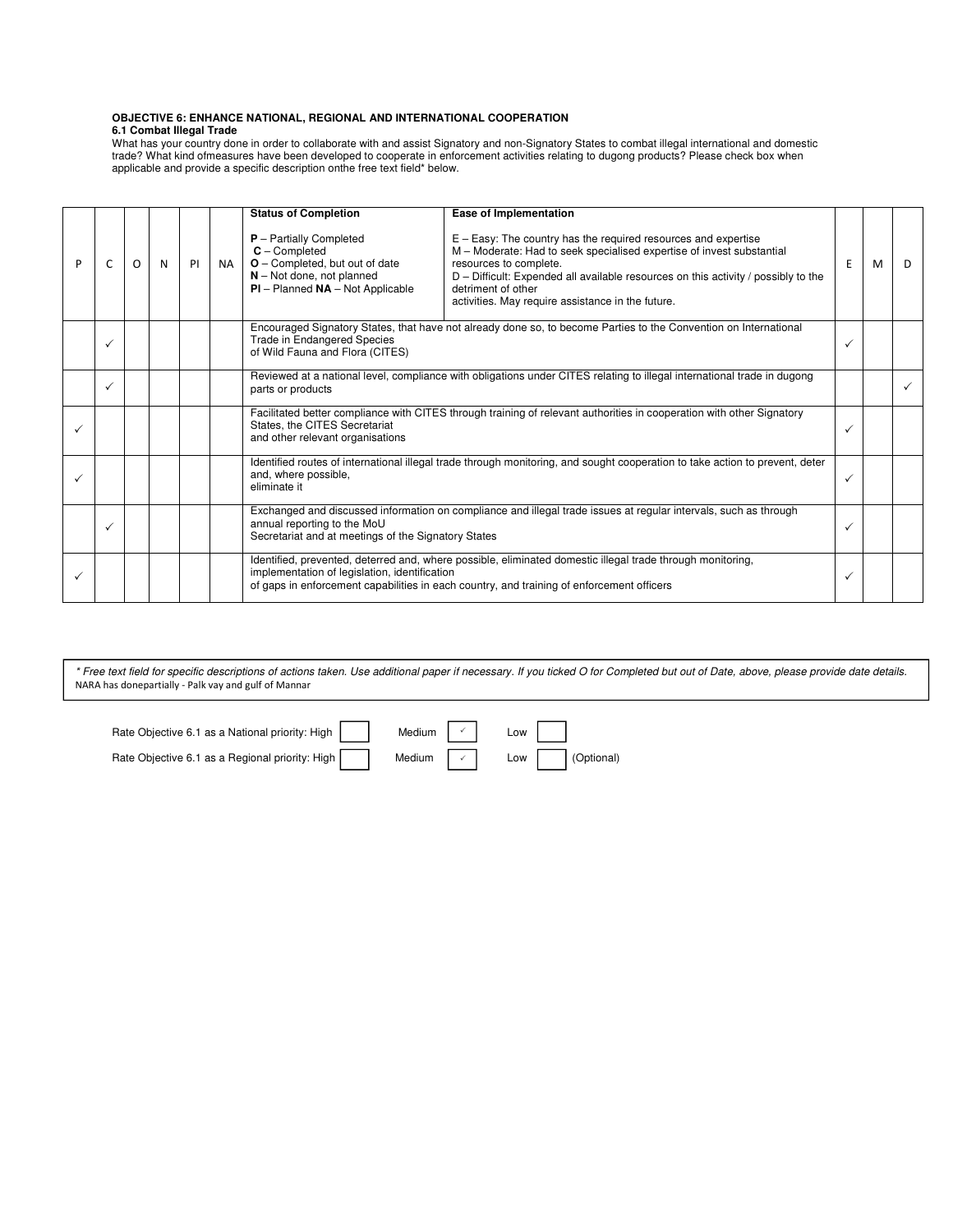#### **6.2 Information Exchange**

What has your country done to develop and implement mechanisms for effective exchange of information? Please check box when applicable and provide a specific

description on the free text field\* below.

| P | C | O | N            | PI           | <b>NA</b> | <b>Status of Completion</b><br>$P$ – Partially Completed<br>$C$ – Completed<br>O - Completed, but out of date<br>$N - Not$ done, not planned<br>$PI$ – Planned $NA$ – Not Applicable | <b>Ease of Implementation</b><br>$E - Easy$ : The country has the required resources and expertise<br>M - Moderate: Had to seek specialised expertise of invest substantial<br>resources to complete.<br>D – Difficult: Expended all available resources on this activity / possibly to the<br>detriment of other<br>activities. May require assistance in the future. | E | M | D            |
|---|---|---|--------------|--------------|-----------|--------------------------------------------------------------------------------------------------------------------------------------------------------------------------------------|------------------------------------------------------------------------------------------------------------------------------------------------------------------------------------------------------------------------------------------------------------------------------------------------------------------------------------------------------------------------|---|---|--------------|
|   |   |   |              | $\checkmark$ |           |                                                                                                                                                                                      | Identified and strengthened existing mechanisms for cooperation at the regional and sub-regional level                                                                                                                                                                                                                                                                 |   | ✓ |              |
|   |   |   | $\checkmark$ |              |           |                                                                                                                                                                                      | Developed a website and/or newsletter to facilitate networking and exchange of information                                                                                                                                                                                                                                                                             |   |   | $\checkmark$ |
|   |   |   | ✓            |              |           | going projects) based on IUCN<br>website                                                                                                                                             | Developed a web-based information resource for dugong conservation (including data on populations, migration, on-                                                                                                                                                                                                                                                      |   |   | $\checkmark$ |
|   |   |   | $\checkmark$ |              |           |                                                                                                                                                                                      | Regularly updated a directory of experts and organisations concerned with dugong conservation                                                                                                                                                                                                                                                                          |   | ✓ |              |
|   |   |   | $\checkmark$ |              |           | appropriate, formalise<br>cooperative management arrangements                                                                                                                        | Developed networks for cooperative management of shared populations, within or across sub-regions, and where                                                                                                                                                                                                                                                           |   |   |              |
|   |   |   |              | $\checkmark$ |           | political boundaries                                                                                                                                                                 | Cooperated where possible in the establishment of transboundary marine protected areas using ecological rather than                                                                                                                                                                                                                                                    |   |   | $\checkmark$ |
|   |   |   | $\checkmark$ |              |           | Signatory States) on the state                                                                                                                                                       | Developed a streamlined format for reporting and exchanging information (through the MoU Secretariat and among<br>of dugong conservation at the national level                                                                                                                                                                                                         |   |   |              |
|   |   |   |              | ✓            |           | Species (CMS)                                                                                                                                                                        | Encouraged MoU signatory States that have not already done so tot become Parties to the Convention on Migratory                                                                                                                                                                                                                                                        |   |   | $\checkmark$ |
|   |   |   |              | $\checkmark$ |           | Agreement (1995) and the                                                                                                                                                             | Encouraged Signatory States to become contracting parties to global fisheries agreements such as the UN Fish Stocks<br>FAO Compliance Agreement (1993) and implemented the FAO Code of Conduct for Responsible Fisheries (1995)                                                                                                                                        |   | ✓ |              |
|   |   |   | $\checkmark$ |              |           | encouraged them to adopt dugong                                                                                                                                                      | Established relationships with regional fisheries bodies with a view to obtaining data on incidental capture and<br>conservation measure within Exclusive Economic Zones (EEZ) and territorial waters                                                                                                                                                                  |   |   |              |
|   |   |   |              | ✓            |           | governmental and international<br>habitats                                                                                                                                           | Determined the most appropriate methods for information and expertise among nations, scientific institutions, non-<br>organisations, in order to develop and implement best practice approaches to conservation of dugongs and their                                                                                                                                   |   |   | $\checkmark$ |
|   |   |   | ✓            |              |           | non-governmental and<br>and their habitats                                                                                                                                           | Exchanged at regular intervals scientific and technical information and expertise among nations, scientific institutions,<br>international organisations, in order to develop and implement best practice approaches to conservation of dugongs                                                                                                                        |   |   | $\checkmark$ |
|   |   |   |              | $\checkmark$ |           | management in a culturally appropriate<br>manner                                                                                                                                     | Disseminated traditional knowledge on dugongs, their habitats and traditional practices for conservation and                                                                                                                                                                                                                                                           |   | ✓ |              |
|   |   |   |              | $\checkmark$ |           |                                                                                                                                                                                      | Updated data on dugong populations of regional interest on a regular basis (e.g. country status reports)                                                                                                                                                                                                                                                               |   | ✓ |              |
|   |   |   |              |              |           | Other, please describe:                                                                                                                                                              |                                                                                                                                                                                                                                                                                                                                                                        |   |   |              |

| Rate Objective 6.2 as a National priority: High | Medium $\vert \cdot \vert$ | Low |            |
|-------------------------------------------------|----------------------------|-----|------------|
| Rate Objective 6.2 as a Regional priority: High | Medium $\vert \cdot \vert$ | Low | (Optional) |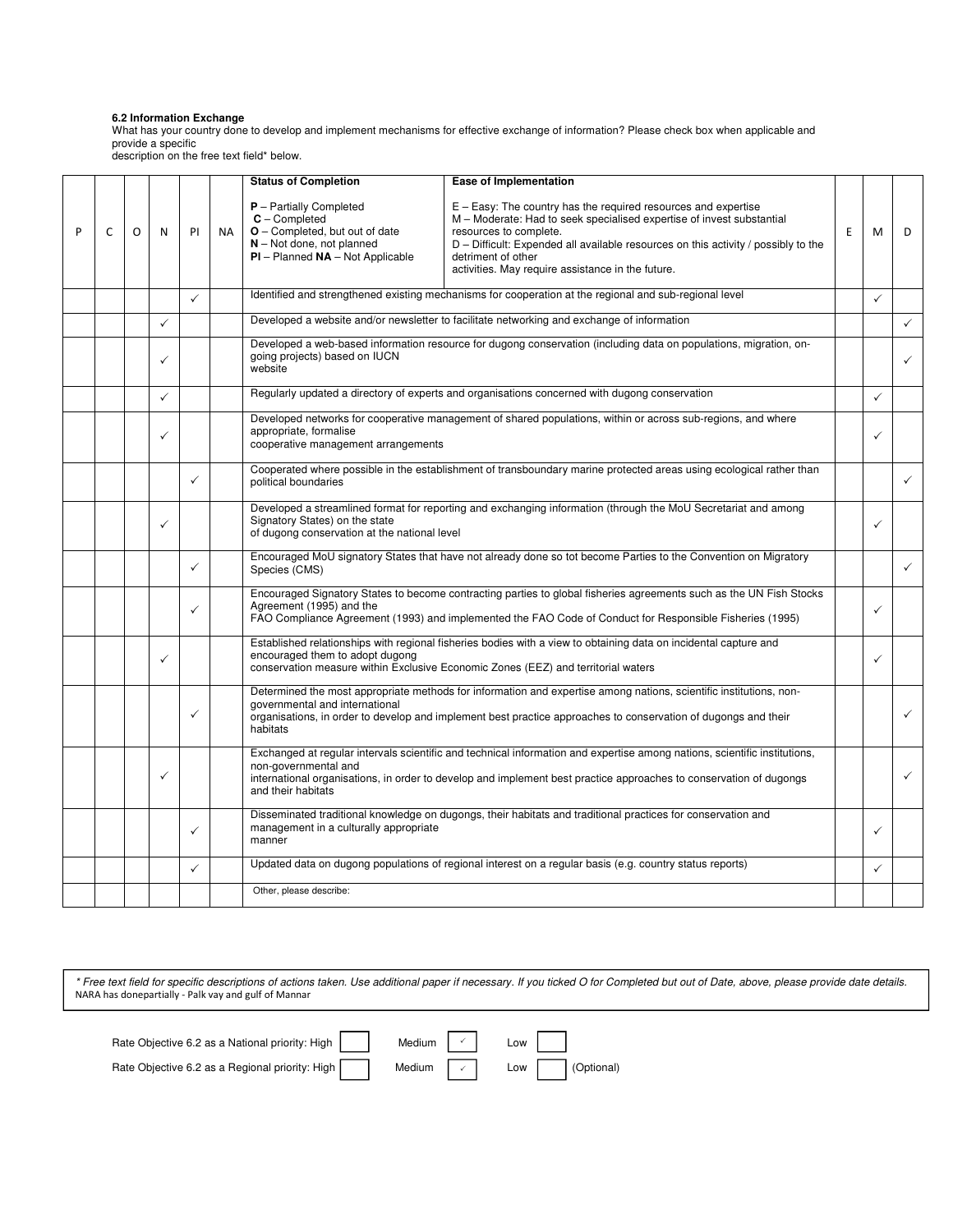# **6.3 Improve Coordination**

What has your country done in order to improve coordination among government and non-government sectors and communities in the conservation of dugongs and their

habitats? Please check box when applicable and provide a specific description on the free text field\* below.

|  |   |   |    |           | <b>Status of Completion</b>                                                                                                                                      | Ease of Implementation                                                                                                                                                                                                                                                                                                                |   |   |    |
|--|---|---|----|-----------|------------------------------------------------------------------------------------------------------------------------------------------------------------------|---------------------------------------------------------------------------------------------------------------------------------------------------------------------------------------------------------------------------------------------------------------------------------------------------------------------------------------|---|---|----|
|  | O | N | PI | <b>NA</b> | $P -$ Partially Completed<br>$C$ – Completed<br>$O$ – Completed, but out of date<br>$N - Not$ done, not planned<br>$PI$ – Planned $NA$ – Not Applicable          | $E - E$ asy: The country has the required resources and expertise<br>M – Moderate: Had to seek specialised expertise of invest substantial<br>resources to complete.<br>D - Difficult: Expended all available resources on this activity / possibly to the<br>detriment of other<br>activities. May require assistance in the future. | E | м | D. |
|  |   |   |    |           | dugongs and their habitats                                                                                                                                       | Reviewed the roles and responsibilities of government agencies related to the conservation and management of                                                                                                                                                                                                                          |   |   |    |
|  |   |   |    |           |                                                                                                                                                                  | Designated a led agency responsible for coordinating national dugong conservation and management policy                                                                                                                                                                                                                               |   |   |    |
|  |   |   |    |           |                                                                                                                                                                  | Identified non-governmental organisation with an interest in dugong conservation and management                                                                                                                                                                                                                                       |   |   |    |
|  |   |   |    |           | Encouraged cooperation within and among government and non-government sectors, including through the<br>development and/or strengthening of<br>national networks |                                                                                                                                                                                                                                                                                                                                       |   |   |    |
|  |   |   |    |           | Other, please describe:                                                                                                                                          |                                                                                                                                                                                                                                                                                                                                       |   |   |    |

\* Free text field for specific descriptions of actions taken. Use additional paper if necessary. If you ticked O for Completed but out of Date, above, please provide date details. NARA has donepartially - Palk vay and gulf of Mannar

| Rate Objective 6.3 as a National priority: High | Medium $\begin{array}{ c c c c c c }\n\hline\n\end{array}$ Low $\begin{array}{ c c c c }\n\hline\n\end{array}$ |  |                |
|-------------------------------------------------|----------------------------------------------------------------------------------------------------------------|--|----------------|
| Rate Objective 6.3 as a Regional priority: High | Medium $\vert \cdot \vert$                                                                                     |  | Low (Optional) |

# **6.4 Database**

In relation to dugong conservation and management, what has your country done to develop and implement a regional database of relevant information? Please check box

when applicable and provide a specific description on the free text field\* below.

|  | N | PI | <b>NA</b> | <b>Status of Completion</b><br>$P$ – Partially Completed<br>$C -$ Completed<br>$O$ – Completed, but out of date<br>$N - Not$ done, not planned<br>$PI$ – Planned $NA$ – Not Applicable | <b>Ease of Implementation</b><br>$E - Easy$ : The country has the required resources and expertise<br>M - Moderate: Had to seek specialised expertise of invest substantial<br>resources to complete.<br>$D$ – Difficult: Expended all available resources on this activity / possibly to the<br>detriment of other<br>activities. May require assistance in the future. |  |  |
|--|---|----|-----------|----------------------------------------------------------------------------------------------------------------------------------------------------------------------------------------|--------------------------------------------------------------------------------------------------------------------------------------------------------------------------------------------------------------------------------------------------------------------------------------------------------------------------------------------------------------------------|--|--|
|  |   |    |           | easily accessible to all<br>interested parties                                                                                                                                         | Collated and managed information relevant for dugong conservation and management in a regional database that is                                                                                                                                                                                                                                                          |  |  |
|  |   |    |           | Other, please describe:                                                                                                                                                                |                                                                                                                                                                                                                                                                                                                                                                          |  |  |

| Rate Objective 6.4 as a National priority: High | Medium                     | Low |            |
|-------------------------------------------------|----------------------------|-----|------------|
| Rate Objective 6.4 as a Regional priority: High | Medium $\vert \cdot \vert$ | Low | (Optional) |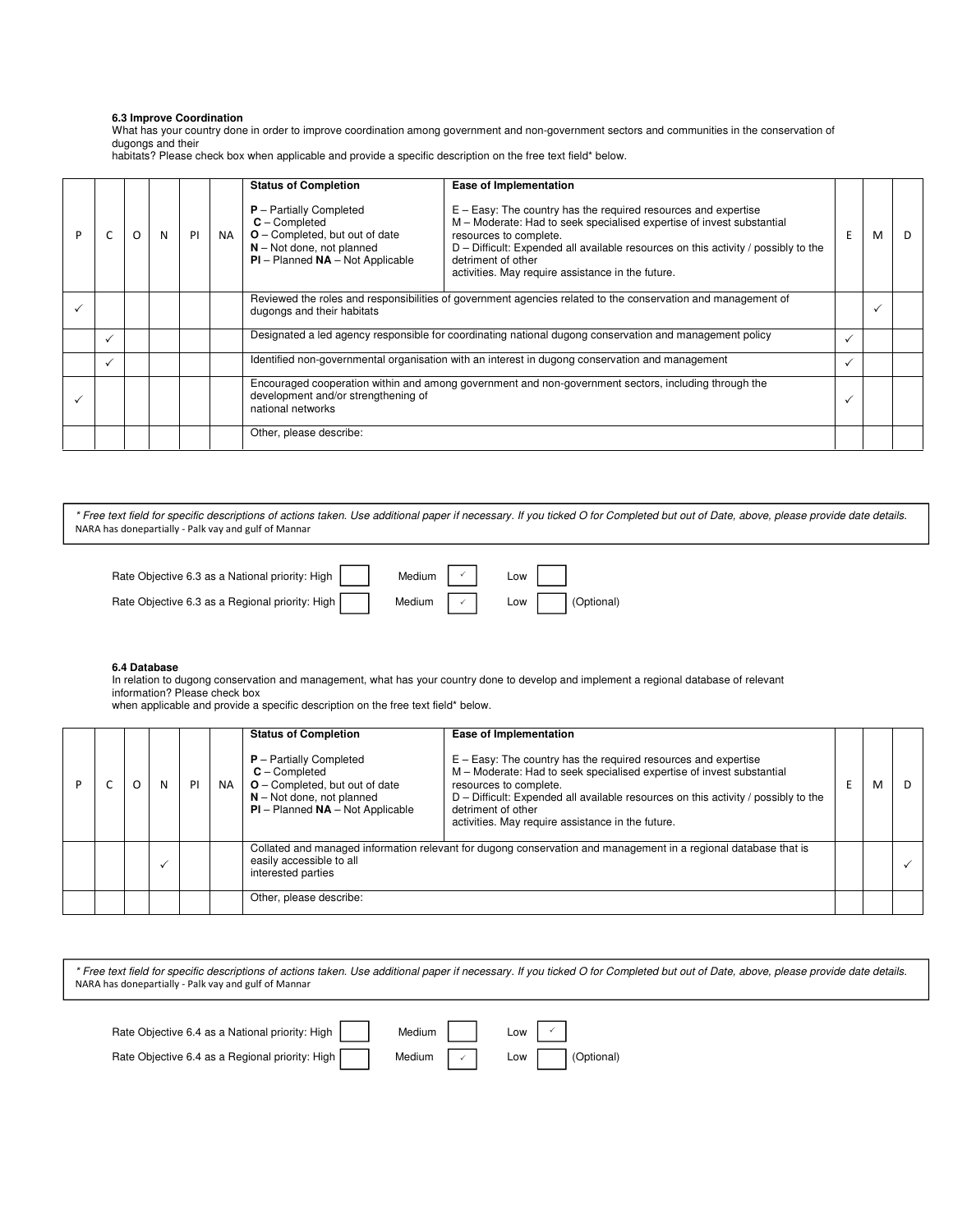# **OBJECTIVE 7: PROMOTE IMPLEMENTATION OF THE MOU**

**7.1 Encourage participation in the MoU** 

What has your country done to encourage all Range States to participate in the MoU and its conservation and management activities? Please check box when applicable and

provide a specific description on the free text field\* below.

| P |  | N | PI | <b>NA</b> | <b>Status of Completion</b><br>$P -$ Partially Completed<br>$C -$ Completed<br>$O$ – Completed, but out of date<br>$N - Not$ done, not planned<br>$PI$ – Planned $NA$ – Not Applicable | Ease of Implementation<br>$E - Easy$ : The country has the required resources and expertise<br>M - Moderate: Had to seek specialised expertise of invest substantial<br>resources to complete.<br>$D$ – Difficult: Expended all available resources on this activity / possibly to the<br>detriment of other<br>activities. May require assistance in the future. |  | м | D. |
|---|--|---|----|-----------|----------------------------------------------------------------------------------------------------------------------------------------------------------------------------------------|-------------------------------------------------------------------------------------------------------------------------------------------------------------------------------------------------------------------------------------------------------------------------------------------------------------------------------------------------------------------|--|---|----|
|   |  |   |    |           | Encouraged non-Signatory States to sign the MoU                                                                                                                                        |                                                                                                                                                                                                                                                                                                                                                                   |  |   |    |
|   |  |   |    |           |                                                                                                                                                                                        | Arranged regional and sub-regional workshops involving non-Signatory States to raise awareness of the MoU                                                                                                                                                                                                                                                         |  |   |    |
|   |  |   |    |           | implementation the MoU                                                                                                                                                                 | Considered at the first meeting of the Signatory States the development of a timetable for regular review of                                                                                                                                                                                                                                                      |  |   |    |
|   |  |   |    |           | Other, please describe:                                                                                                                                                                |                                                                                                                                                                                                                                                                                                                                                                   |  |   |    |

\* Free text field for specific descriptions of actions taken. Use additional paper if necessary. If you ticked O for Completed but out of Date, above, please provide date details. NARA has donepartially - Palk vay and gulf of Mannar



# **7.2 Support the Secretariat**

What has your country done to support the Secretariat of the MoU to ensure the objectives of the Conservation and Management Plan are met? Please check box when

applicable and provide a specific description on the free text field\* below.

|  |  | PI | <b>NA</b> | <b>Status of Completion</b><br>$P -$ Partially Completed<br>$C -$ Completed<br>$O$ – Completed, but out of date<br>$N - Not$ done, not planned<br>$PI$ – Planned $NA$ – Not Applicable | Ease of Implementation<br>$E - Easy$ : The country has the required resources and expertise<br>M – Moderate: Had to seek specialised expertise of invest substantial<br>resources to complete.<br>$D$ – Difficult: Expended all available resources on this activity / possibly to the<br>detriment of other<br>activities. May require assistance in the future. |  |  |
|--|--|----|-----------|----------------------------------------------------------------------------------------------------------------------------------------------------------------------------------------|-------------------------------------------------------------------------------------------------------------------------------------------------------------------------------------------------------------------------------------------------------------------------------------------------------------------------------------------------------------------|--|--|
|  |  |    |           | Secured reliable sources of funding to support the MoU Secretariat                                                                                                                     |                                                                                                                                                                                                                                                                                                                                                                   |  |  |
|  |  |    |           | Other, please describe:                                                                                                                                                                |                                                                                                                                                                                                                                                                                                                                                                   |  |  |

| Rate Objective 7.2 as a National priority: High | Medium $\vert \cdot \vert$ | Low   |            |
|-------------------------------------------------|----------------------------|-------|------------|
| Rate Objective 7.2 as a Regional priority: High | Medium $\vert \cdot \vert$ | Low I | (Optional) |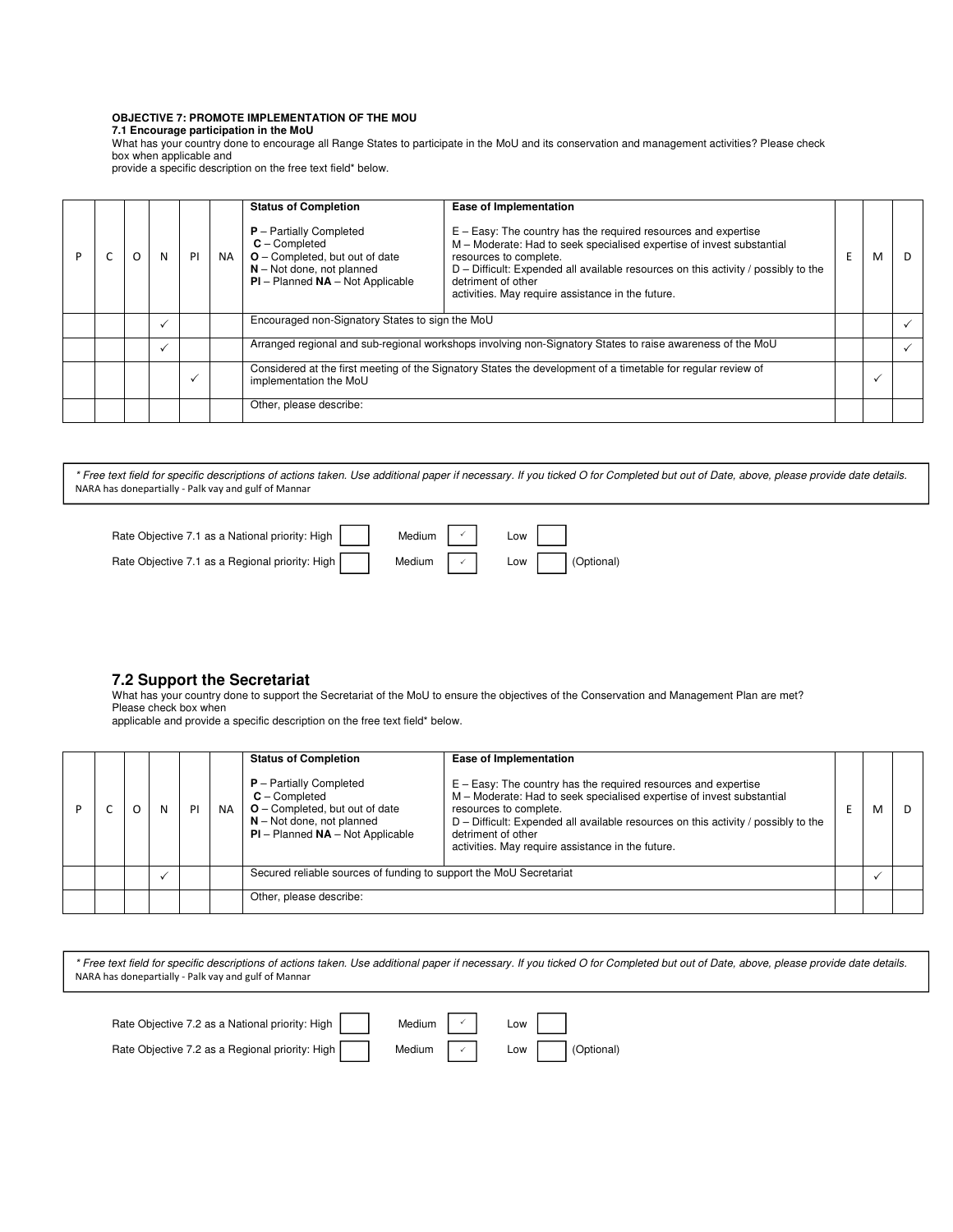# **7.3 Seek Resources**

What kind of actions has your country taken to seek resources to support the implementation of the MoU, either at a national or international level? Please check box when

applicable and provide a specific description on the free text field\* below.

|  | O | N | PI           | <b>NA</b> | <b>Status of Completion</b><br>$P$ – Partially Completed<br>$C$ – Completed<br><b>O</b> – Completed, but out of date<br>$N - Not$ done, not planned    | Ease of Implementation<br>$E - Easy$ : The country has the required resources and expertise<br>M - Moderate: Had to seek specialised expertise of invest substantial<br>resources to complete.<br>$D$ – Difficult: Expended all available resources on this activity / possibly to the | F | м | - D |
|--|---|---|--------------|-----------|--------------------------------------------------------------------------------------------------------------------------------------------------------|----------------------------------------------------------------------------------------------------------------------------------------------------------------------------------------------------------------------------------------------------------------------------------------|---|---|-----|
|  |   |   |              |           | $PI$ – Planned $NA$ – Not Applicable                                                                                                                   | detriment of other<br>activities. May require assistance in the future.                                                                                                                                                                                                                |   |   |     |
|  |   |   |              |           | Prioritised conservation and management activities for funding                                                                                         |                                                                                                                                                                                                                                                                                        |   |   |     |
|  |   |   |              |           | Explored funding options with governments and other donors such as the Asian Development Bank, World Bank,<br>UNDP, European Union, UNEP,<br>GEF, etc. |                                                                                                                                                                                                                                                                                        |   |   |     |
|  |   |   |              |           | tourism, oil industry, real<br>estate)                                                                                                                 | Solicited funding and other contributions from industries that have impacts on dugongs and their habitats (e.g. fisheries,                                                                                                                                                             |   |   |     |
|  |   |   | $\checkmark$ |           |                                                                                                                                                        | Explored international funding support and other incentives for Signatory States that effectively manage populations                                                                                                                                                                   |   |   |     |
|  |   |   |              |           | Other, please describe:                                                                                                                                |                                                                                                                                                                                                                                                                                        |   |   |     |

\* Free text field for specific descriptions of actions taken. Use additional paper if necessary. If you ticked O for Completed but out of Date, above, please provide date details. NARA has donepartially - Palk vay and gulf of Mannar

| Rate Objective 7.3 as a National priority: High | Medium $\vert \cdot \vert$ | Low |                  |
|-------------------------------------------------|----------------------------|-----|------------------|
| Rate Objective 7.3 as a Regional priority: High | Medium $\vert \cdot \vert$ |     | Low   (Optional) |

#### **7.4 Synergy with Other Conventions**

What has your country done to create links and develop synergies with other relevant regional conservation conventions, MoUs and Agreements? Please check box when

applicable and provide a specific description on the free text field\* below.

|  |  | PI | <b>NA</b> | <b>Status of Completion</b><br>$P -$ Partially Completed<br>$C -$ Completed<br>$O$ – Completed, but out of date<br>$N - Not$ done, not planned<br>$PI$ – Planned $NA$ – Not Applicable | <b>Ease of Implementation</b><br>$E - Easy$ : The country has the required resources and expertise<br>M - Moderate: Had to seek specialised expertise of invest substantial<br>resources to complete.<br>D - Difficult: Expended all available resources on this activity / possibly to the<br>detriment of other<br>activities. May require assistance in the future. |  |  |
|--|--|----|-----------|----------------------------------------------------------------------------------------------------------------------------------------------------------------------------------------|------------------------------------------------------------------------------------------------------------------------------------------------------------------------------------------------------------------------------------------------------------------------------------------------------------------------------------------------------------------------|--|--|
|  |  |    |           | Identified, facilitated and explored links to other international, regional, sub-regional fora, conventions, agreements and<br>MoUs                                                    |                                                                                                                                                                                                                                                                                                                                                                        |  |  |
|  |  |    |           | Other, please describe:                                                                                                                                                                |                                                                                                                                                                                                                                                                                                                                                                        |  |  |

| * Free text field for specific descriptions of actions taken. Use additional paper if necessary. If you ticked O for Completed but out of Date, above, please provide date details. |
|-------------------------------------------------------------------------------------------------------------------------------------------------------------------------------------|
| NARA has donepartially - Palk vay and gulf of Mannar                                                                                                                                |

| Rate Objective 7.4 as a National priority: High | Medium $\vert \cdot \vert$ | Low |            |
|-------------------------------------------------|----------------------------|-----|------------|
| Rate Objective 7.4 as a Regional priority: High | Medium $\vert \cdot \vert$ | Low | (Optional) |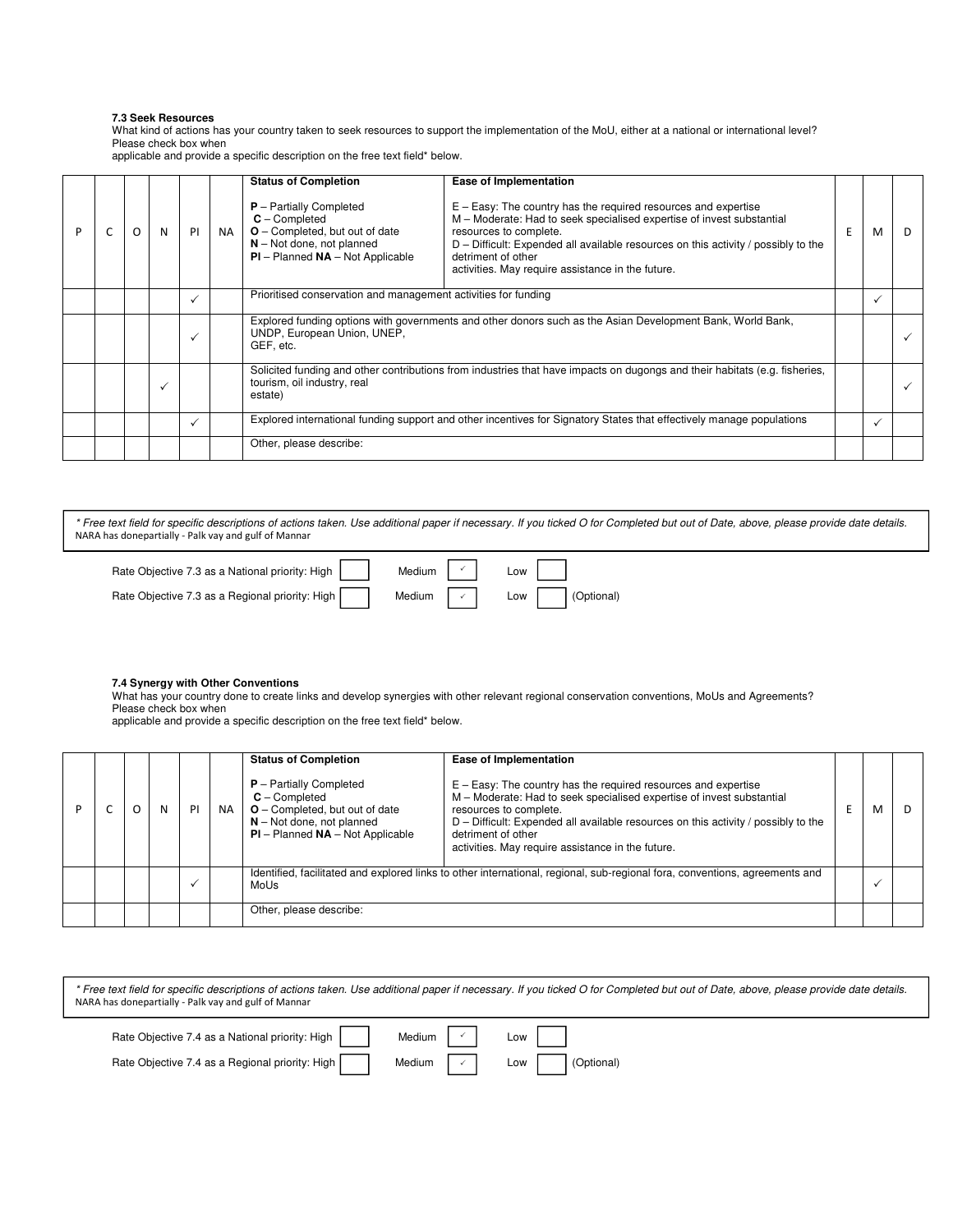# **OBJECTIVE 8: IMPROVE LEGAL PROTECTION OF DUGONGS AND THEIR HABITATS**

**8.1 Incorporation into national legislation** 

What has your country done to encourage all Range States, and ensure Signatory States, to incorporate dugong and habitat conservation and protection measures into

national legislation? Please check box when applicable and provide a specific description on the free text field\* below.

|  | O | N | PI | <b>NA</b> | <b>Status of Completion</b><br>$P -$ Partially Completed<br>$C$ – Completed<br><b>O</b> - Completed, but out of date<br>$N - Not$ done, not planned<br>$PI - Planned NA - Not Apollo$               | Ease of Implementation<br>$E - Easy$ : The country has the required resources and expertise<br>M - Moderate: Had to seek specialised expertise of invest substantial<br>resources to complete.<br>D - Difficult: Expended all available resources on this activity / possibly to the<br>detriment of other | E | м | D. |
|--|---|---|----|-----------|-----------------------------------------------------------------------------------------------------------------------------------------------------------------------------------------------------|------------------------------------------------------------------------------------------------------------------------------------------------------------------------------------------------------------------------------------------------------------------------------------------------------------|---|---|----|
|  |   |   |    |           |                                                                                                                                                                                                     | activities. May require assistance in the future.                                                                                                                                                                                                                                                          |   |   |    |
|  |   |   |    |           | Encouraged MoU Signatory States that have not already done so to become Parties to the Convention on Migratory<br>Species (CMS)                                                                     |                                                                                                                                                                                                                                                                                                            |   |   |    |
|  |   |   |    |           | management systems                                                                                                                                                                                  | Encouraged the establishment of legislation to protect dugongs and their habitats while recognising existing traditional                                                                                                                                                                                   |   |   |    |
|  |   |   |    |           |                                                                                                                                                                                                     | Reviewed domestic policies and laws to address gaps or impediments to dugong conservation                                                                                                                                                                                                                  |   |   |    |
|  |   |   |    |           | Ensured corporate sanctions for harming dugongs or destroying habitat, trained law enforcement authorities, raised<br>public awareness to boost<br>surveillance for reporting of illegal activities |                                                                                                                                                                                                                                                                                                            |   |   |    |
|  |   |   |    |           | Other, please describe:                                                                                                                                                                             |                                                                                                                                                                                                                                                                                                            |   |   |    |

\* Free text field for specific descriptions of actions taken. Use additional paper if necessary. If you ticked O for Completed but out of Date, above, please provide date details. NARA has donepartially - Palk vay and gulf of Mannar

| Rate Objective 8.1 as a National priority: High | Medium $\vert \cdot \vert$ | Low |            |
|-------------------------------------------------|----------------------------|-----|------------|
| Rate Objective 8.1 as a Regional priority: High | Medium $\vert \cdot \vert$ | Low | (Optional) |

## **8.2 Legal Protection**

What kind of measures your country has developed to review and, where necessary, strengthen legal protection for dugongs and their habitats? Please check box when

applicable and provide a specific description on the free text field\* below.

|  | N | PI | <b>NA</b> | <b>Status of Completion</b><br>$P$ – Partially Completed<br>$C -$ Completed<br>$O$ – Completed, but out of date<br>$N - Not$ done, not planned<br>$PI$ – Planned $NA$ – Not Applicable | Ease of Implementation<br>$E - Easy$ : The country has the required resources and expertise<br>M - Moderate: Had to seek specialised expertise of invest substantial<br>resources to complete.<br>$D$ – Difficult: Expended all available resources on this activity / possibly to the<br>detriment of other<br>activities. May require assistance in the future. | M |  |
|--|---|----|-----------|----------------------------------------------------------------------------------------------------------------------------------------------------------------------------------------|-------------------------------------------------------------------------------------------------------------------------------------------------------------------------------------------------------------------------------------------------------------------------------------------------------------------------------------------------------------------|---|--|
|  |   |    |           | through bilateral/multilateral<br>agreements and intelligence sharing)                                                                                                                 | Cooperated in law enforcement to ensure compatible application of laws across and between jurisdictions (including                                                                                                                                                                                                                                                |   |  |
|  |   |    |           | Other, please describe:                                                                                                                                                                |                                                                                                                                                                                                                                                                                                                                                                   |   |  |

| NARA has donepartially - Palk vay and gulf of Mannar                                | * Free text field for specific descriptions of actions taken. Use additional paper if necessary. If you ticked O for Completed but out of Date, above, please provide date details. |
|-------------------------------------------------------------------------------------|-------------------------------------------------------------------------------------------------------------------------------------------------------------------------------------|
| Rate Objective 8.2 as a National priority: High  <br>Medium $\vert \ \cdot \ \vert$ | Low I                                                                                                                                                                               |

 $\checkmark$ 

Rate Objective 8.2 as a Regional priority: High Medium  $\vee$  Low (Optional)

| <b>OW</b> | (Optiona |
|-----------|----------|